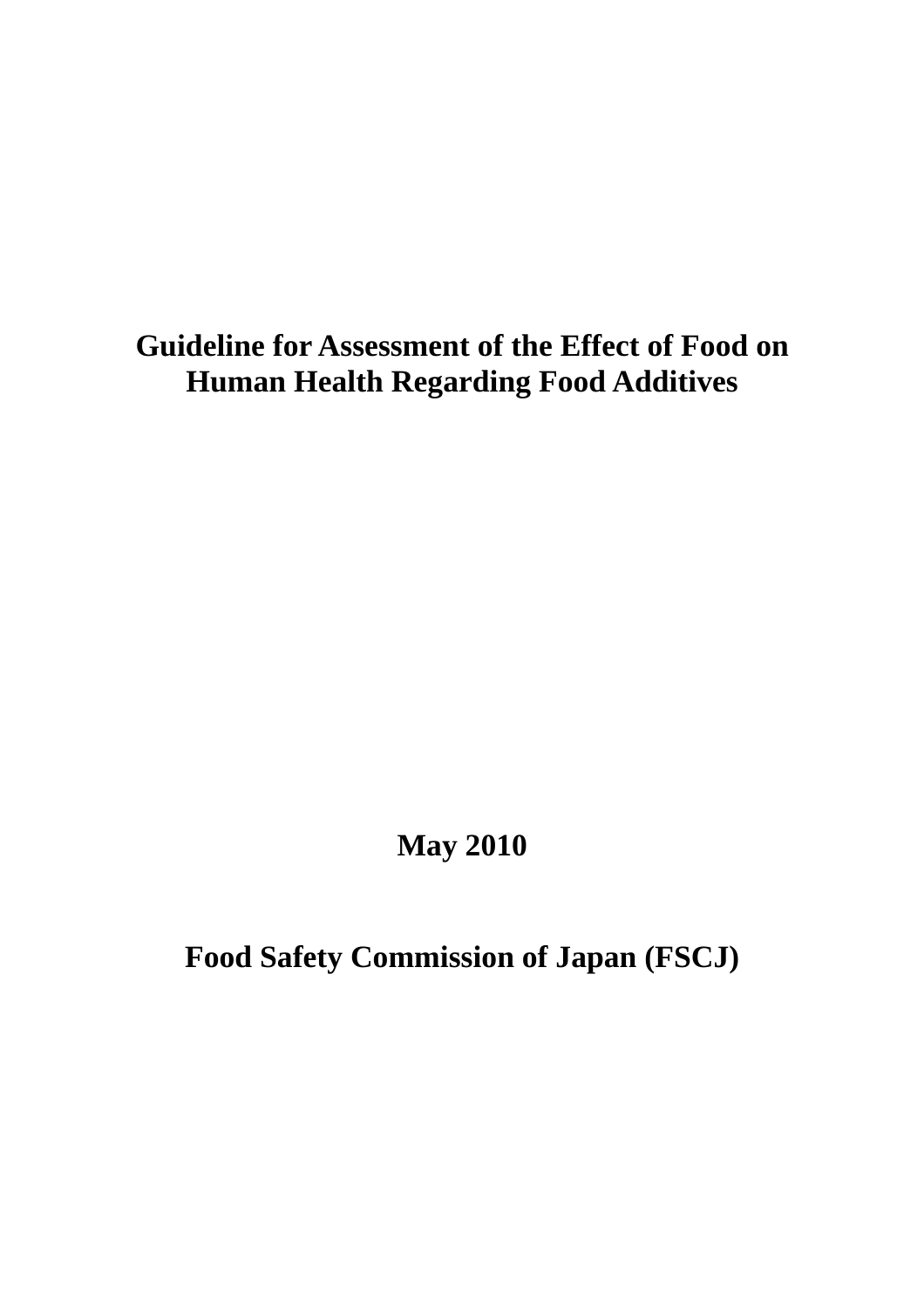# **Table of Contents**

|                                                                                                 | Page |
|-------------------------------------------------------------------------------------------------|------|
|                                                                                                 |      |
|                                                                                                 |      |
| <food additives="" commission="" committee="" expert="" food="" members="" safety="">  4</food> |      |
|                                                                                                 |      |
|                                                                                                 |      |
|                                                                                                 |      |
|                                                                                                 |      |
| Article 4. Policies for assessments of the effect of food on health regarding food              |      |
|                                                                                                 |      |
|                                                                                                 |      |
|                                                                                                 |      |
|                                                                                                 |      |
|                                                                                                 |      |
|                                                                                                 |      |
|                                                                                                 |      |
|                                                                                                 |      |
|                                                                                                 |      |
|                                                                                                 |      |
|                                                                                                 |      |
|                                                                                                 |      |
|                                                                                                 |      |
|                                                                                                 |      |
|                                                                                                 |      |
| (3) Toxicity/carcinogenicity combination studies with one-year repeated-                        |      |
|                                                                                                 |      |
|                                                                                                 |      |
|                                                                                                 |      |
|                                                                                                 |      |
|                                                                                                 |      |
|                                                                                                 |      |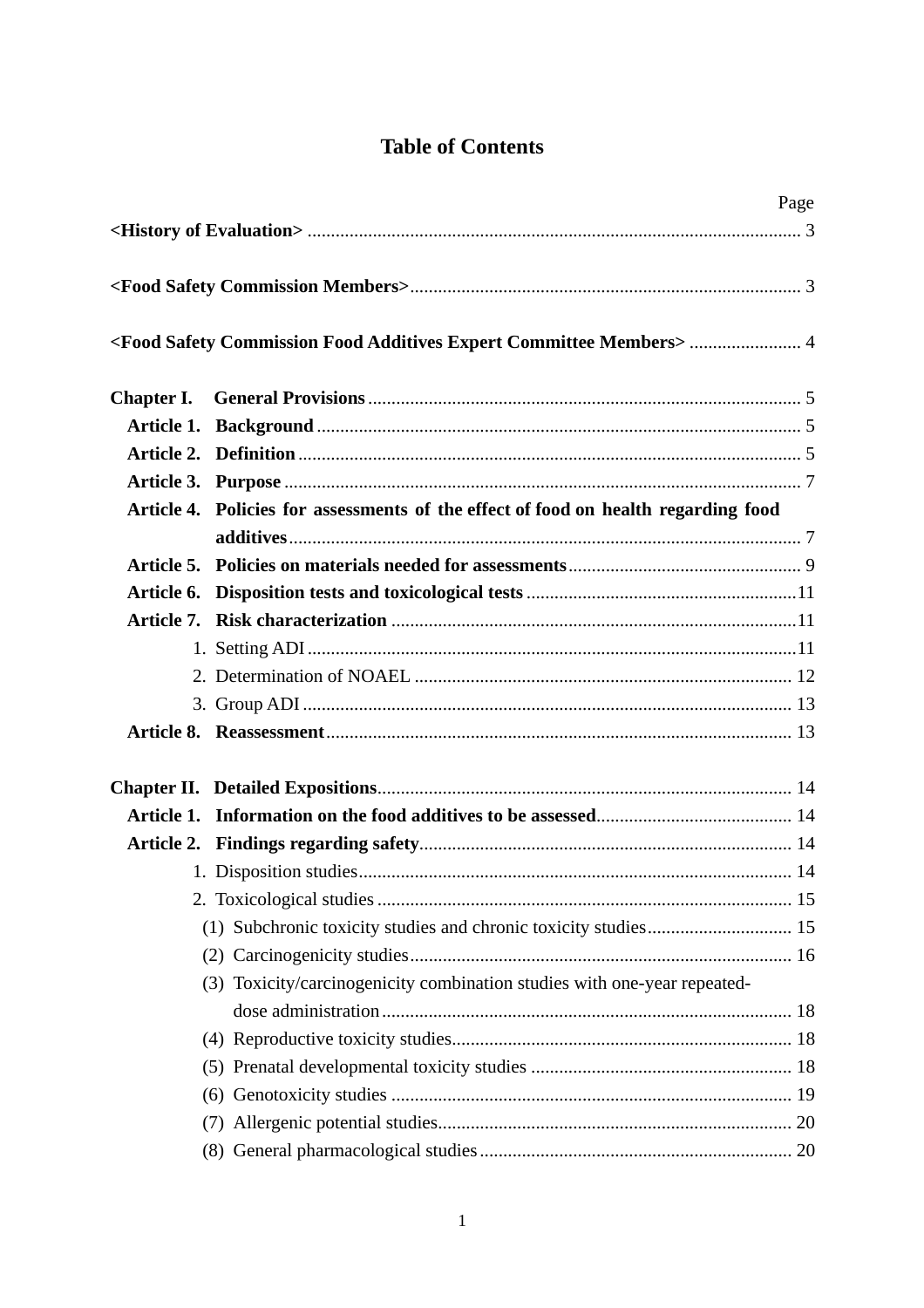| Article 5. Assessment procedure for internationally commonly used flavors 21 |  |
|------------------------------------------------------------------------------|--|
|                                                                              |  |
|                                                                              |  |
| Appendix 1. Materials required for assessments of food additives (excluding  |  |
| Appendix 2. Materials regarding toxicity required for assessments of enzymes |  |
| (when it is scientifically proven [by considering the items in Table 2 in    |  |
| the guideline published by the Ministry of Health and Welfare in 1996]       |  |
| that the enzyme is broken down in the digestive tract to become a            |  |
|                                                                              |  |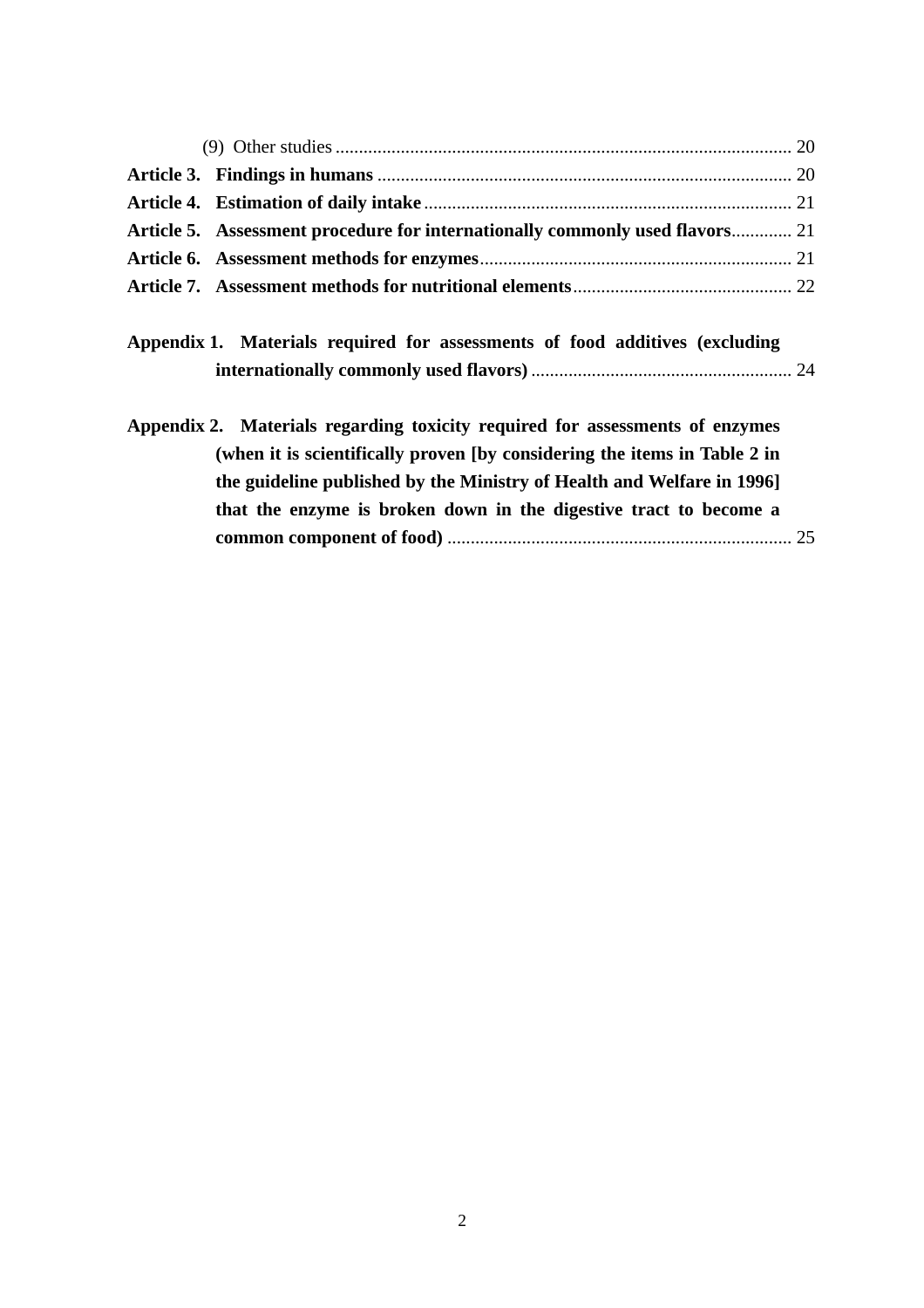## **<History of Evaluation>**

|                                    | November 11, 2008: 64th meeting of the Food Additives Expert Committee         |
|------------------------------------|--------------------------------------------------------------------------------|
|                                    | December 15, 2008: 65th meeting of the Food Additives Expert Committee         |
| January 13, 2009:                  | 66th meeting of the Food Additives Expert Committee                            |
| February 2, 2009:                  | 67th meeting of the Food Additives Expert Committee                            |
| March 23, 2009:                    | 69th meeting of the Food Additives Expert Committee                            |
| April 20, 2009:                    | 70th meeting of the Food Additives Expert Committee                            |
| May 18, 2009:                      | 71st meeting of the Food Additives Expert Committee                            |
| September 7, 2009:                 | 77th meeting of the Food Additives Expert Committee                            |
| October 22, 2009:                  | 306th meeting of FSCJ (report by the Pesticides Expert Committee meeting)      |
| October 22 to                      |                                                                                |
| November 20, 2009: Public comments |                                                                                |
|                                    | December 15, 2009: 81st meeting of the Food Additives Expert Committee         |
| May 25, 2010:                      | Report to the Chairman of FSCJ by the Chairman of the Pesticides Expert        |
|                                    | Committee                                                                      |
| May 27, 2010:                      | 333rd meeting of FSCJ (reporting of the discussion results from the Pesticides |
|                                    | <b>Expert Committee meeting)</b>                                               |
|                                    | Adapted and published as the Guideline for Assessment of the Effect of Food on |
|                                    | Human Health Regarding Food Additives                                          |
|                                    |                                                                                |

# **<Food Safety Commission Members>**

| (Until June 30, 2009)            | (From July 1, 2009)                |
|----------------------------------|------------------------------------|
| Dr. Takeshi Mikami (Chair)       | Dr. Naoko Koizumo (Chair)          |
| Dr. Naoko Koizumi (Deputy Chair) | Dr. Takeshi Mikami (Deputy Chair*) |
| Dr. Taku Nagao                   | Dr. Taku Nagao                     |
| Dr. Kazumasa Nomura              | Dr. Kazumasa Nomura                |
| Dr. Keiko Hatae                  | Dr. Keiko Hatae                    |
| Dr. Masao Hirose                 | Dr. Masao Hirose                   |
| Dr. Seiichi Honma                | Dr. Masatsune Murata               |
|                                  | * From July 9, 2009                |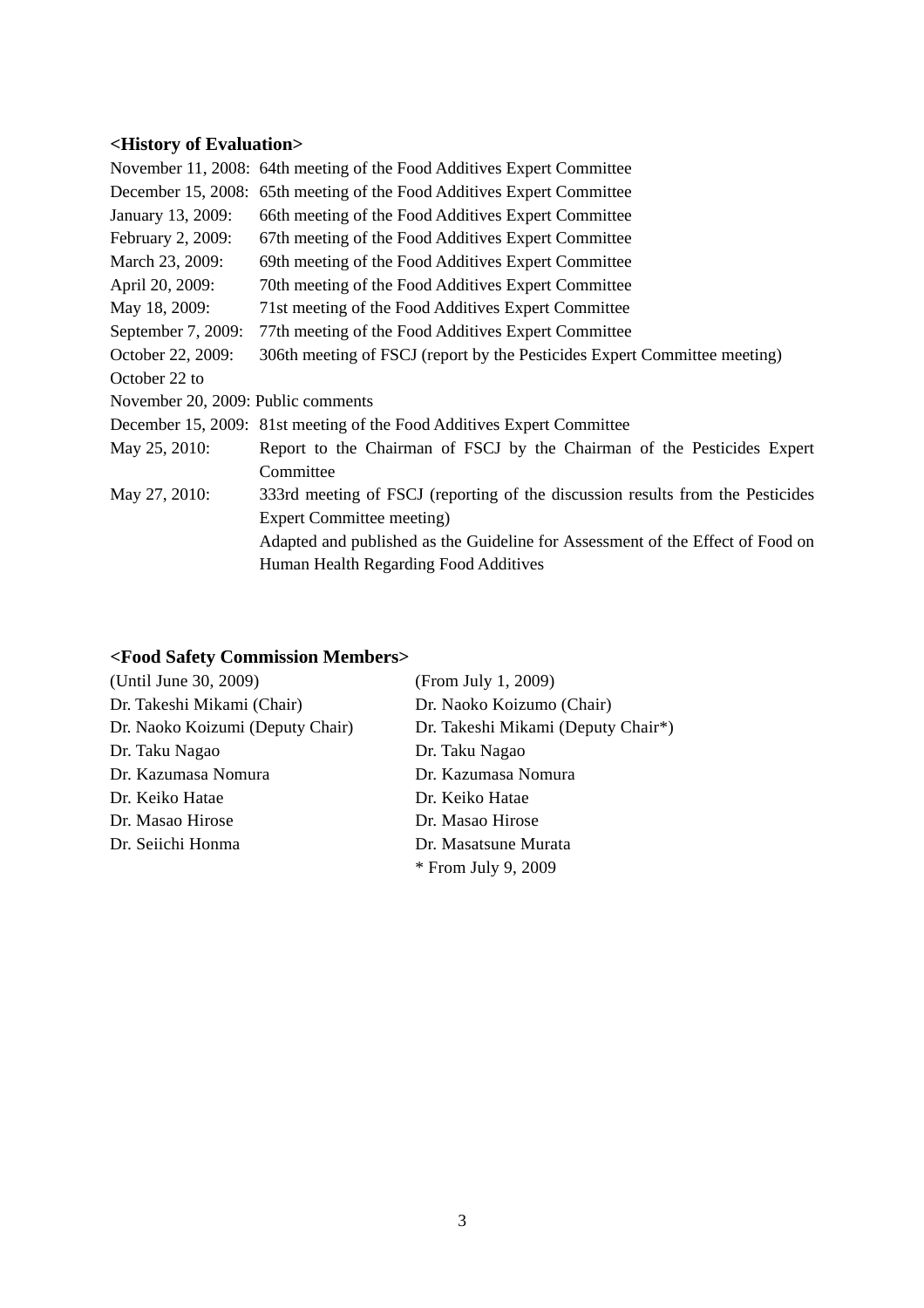## **<Food Safety Commission Food Additives Expert Committee Members>**

(Until September 30, 2009) Dr. Shoji Fukushima (Chairman) Dr. Yasushi Yamazoe (Deputy Chairman) Dr. Mayumi Ishizuka Dr. Kazuhide Inoue Dr. Katsumi Imaida Dr. Takashi Umemura Dr. Makoto Ema Dr. Kikue Kubota Dr. Masahiro Tokin Dr. Dai Nakae Dr. Emi Nakajima Dr. Makoto Hayashi Dr. Kunitoshi Mitsumori Dr. Nobuo Yoshiike (From October 1, 2009) Dr. Katsumi Imaida (Chairman) Dr. Yasushi Yamazoe (Deputy Chairman) Dr. Mayumi Ishizuka Dr. Kiyomi Ito Dr. Kazuhide Inoue Dr. Takashi Umemura Dr. Makoto Ema Dr. Kikue Kubota Dr. Tetsuya Tsukamoto Dr. Masahiro Tokin Dr. Dai Nakae Dr. Makoto Hayasi Dr. Kunitoshi Mitsumori Dr. Akemi Morita Dr. Masami Yamada

[Adviser] Dr. Kiyomi Ito Dr. Junichi Sawada Dr. Kentaro Tanemura Dr. Tetsuya Tsukamoto Dr. Masato Naya Dr. Masamichi Honma Dr. Akemi Morita Dr. Masami Yamada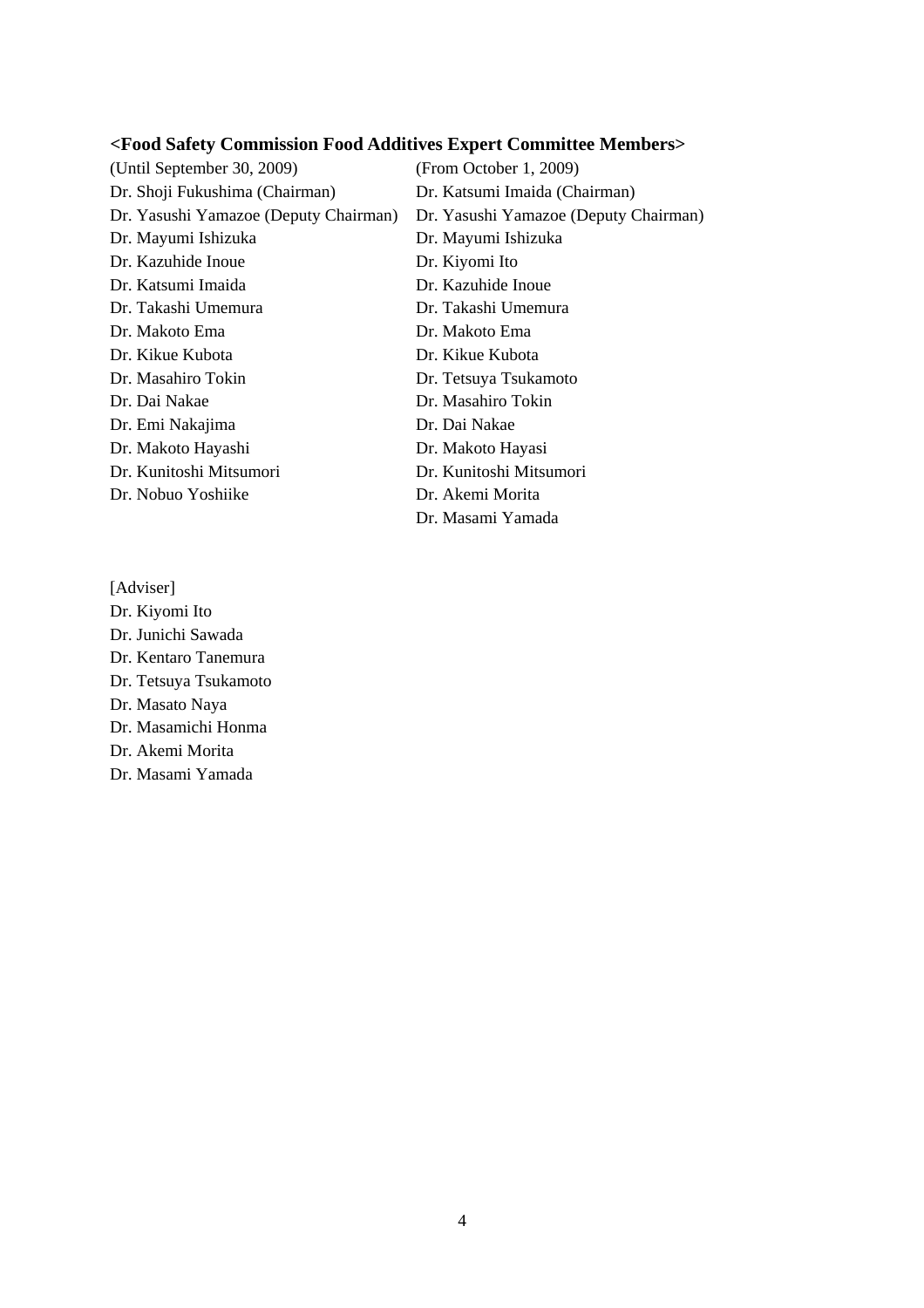## **Chapter I. General Provisions**

#### **Article 1. Background**

The Food Safety Commission of Japan (FSCJ), based on the "Basic Matters" referred to in Article 21-1 of the Food Safety Basic Law (approved by the Cabinet on January 16, 2004), is obliged to establish guidelines for assessing the effect of foods on human health. The following guidelines have been established in accordance with this obligation: "Standards for the Safety Assessment of Genetically Modified Foods (Seed Plants)" (January 29, 2004), "Guideline for Assessment of the Effect of Food on Health Regarding Official Standards of General Fertilizers" (March 18, 2004), "Standards for the Safety Assessment of Food Additives Produced Using Genetically Modified Microorganisms" (March 25, 2004), "Guideline for Safety Assessment of Genetically Modified Animal Feed and Animal Feed Additives" (May 6, 2004), "Guideline for Assessment of the Effect of Food on Human Health Regarding Antimicrobial-Resistant Bacteria Selected by Antimicrobial Use in Food Animals" (September 30, 2004), and "Standards for the Safety Assessment of Genetically Modified Foods (Microorganisms)" (June 26, 2008).

Guidelines for the assessment of the effect of food on human health are essential for ensuring the scientific validity and fairness of assessments as well as clearly defining the assessment data for applicants. They also serve to assure parties both within and outside Japan of the transparency of assessments.

FSCJ of Japan has created this "Guideline for Assessment of the Effect of Food on Human Health Regarding Food Additives" based on the results of past assessments of the effect of food on health as well as policies regarding safety assessments developed by the Japanese government and governments of other countries. Going forward, this should be followed whenever assessments are conducted.

It should be noted that this Guideline for Assessment will be reviewed in accordance with regulations as necessary in consideration of trends in international standards for assessments and new scientific findings both in and outside Japan. Based on such reviews, the Guideline may be revised.

## **Article 2. Definition**

1. Food additives

As defined in Article 4-2 of the Food Sanitation Act (Law No. 233 of 1947), substances which are used by being added, mixed or infiltrated into food or by other methods in the process of producing food or for the purpose of processing or preserving food.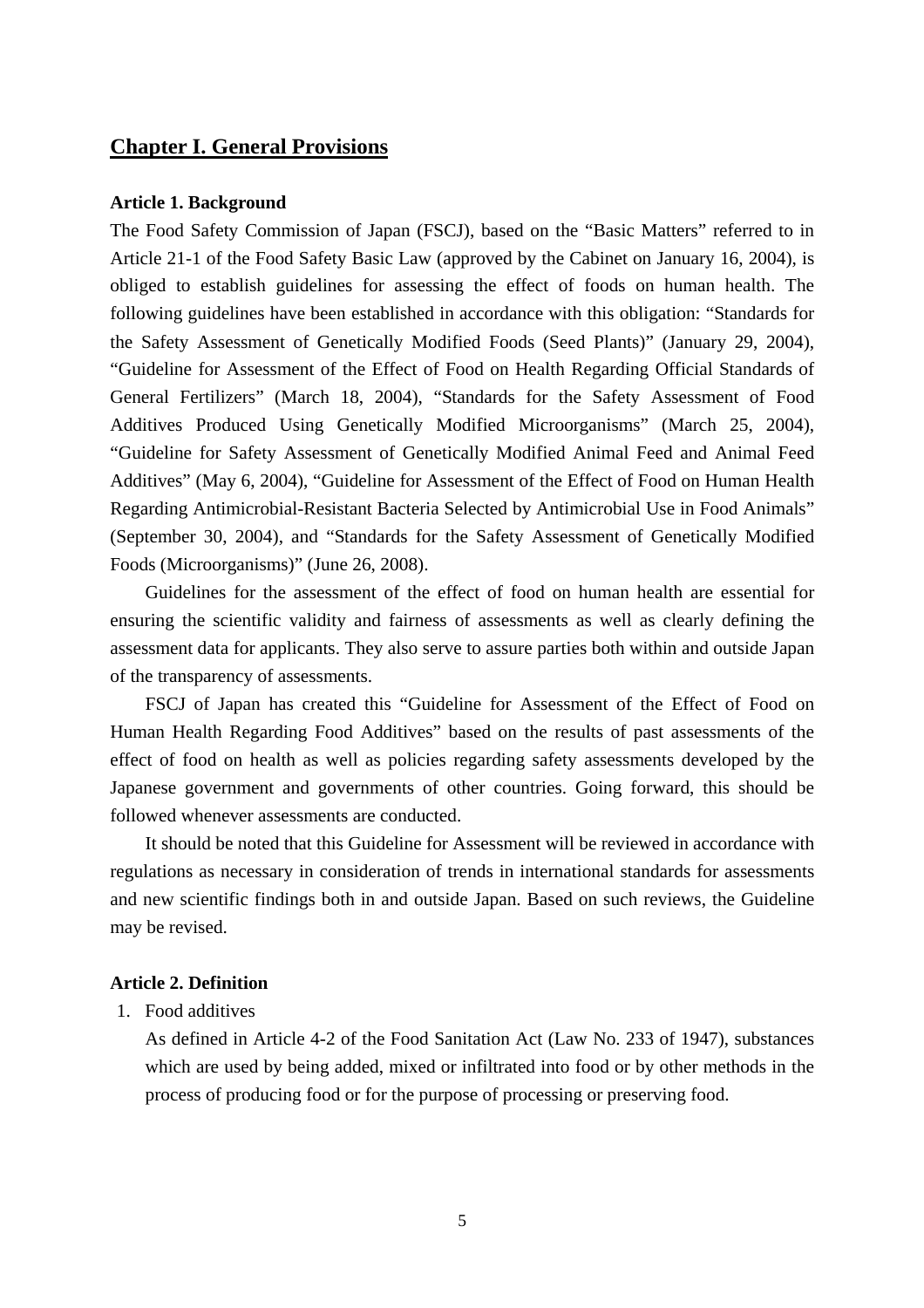## 2. Acceptable daily intake (ADI)

Based on contemporaneous scientific knowledge, the amount of a substance that can be ingested on a daily basis over a lifetime without appreciable health risk to the consumer.

- 3. Tolerable upper intake level (UL) The maximum level of habitual nutrient intake that is likely to pose no risk of adverse effects.
- 4. No-observed-adverse-effect level (NOAEL) The highest dose of a substance that has been reported to have no harmful effects in toxicological tests involving different dosage levels.
- 5. Lowest-observed-adverse-effect level (LOAEL) The lowest does of a substance that has been reported to have harmful effects in toxicological tests involving different dosage levels.
- 6. Benchmark dose (BMD)

The intake level at a certain toxicological response rate calculated by applying a mathematical model to the correlation between the toxicological response rate and the intake.

7. Virtually safe dose (VSD)

The dose of a substance at which the risk of cancer is no greater than normal if the food containing the substance were consumed at the maximum residue level over a lifetime (i.e., low probabilities, such as  $1/100,000$  or  $1/1,000,000$ ). This dose is used for assessment methods based on the assumption that there is no threshold for genotoxicological substances.

8. Toxicological indicator (Endpoint)

The observable or measurable biological incidence or chemical concentration that is used as an indicator of exposure effects of the assessed substance.

9. Safety factor

The factor used to translate an NOAEL when setting the ADI and other levels to ensure further safety.

10. Mode of action (MOA)

The mechanism by which the chemical substance affects organisms.

11. Assessment based on the weight of evidence (WOE)

An assessment based on the weight of the evidence examined.

12. Good laboratory practice (GLP)

Standards of quality of practice at the testing facilities and equipment of a testing institution, as well as its organization, staff and operational procedures. Set to ensure the reliability of results of safety tests of various chemical substances.

13. Epidemiology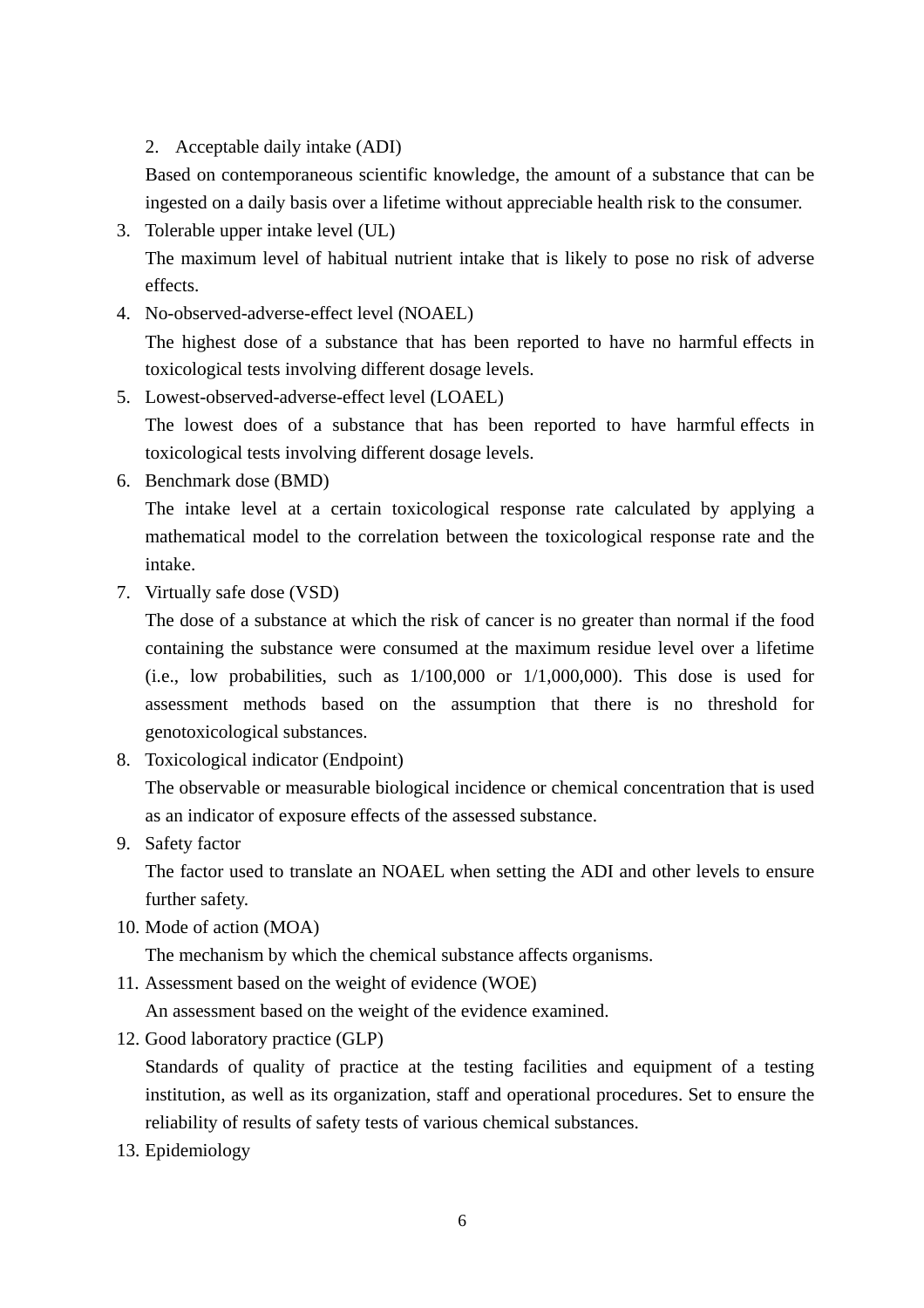A field of study in which the incidence and distribution—and factors that influence these, such as dietary, smoking and drinking habits—of various health problems occurring in human populations is examined in order to establish effective measures for issues relating to human health.

14. Joint FAO/WHO Expert Committee on Food Additives (JECFA)

A committee jointly organized by FAO and WHO to conduct risk assessments for food additives, pollutants, veterinary products, and other items, and provide recommendations grounded in scientific findings to member states and the Codex Alimentarius Commission.

15. The 1996 Guideline by the Ministry of Health and Welfare

"Concerning the Guidelines for Designation of Food Additives and for Revision of Standards for Use of Food Additives" (Notification No. 29 of March 22, 1996)

16. Internationally commonly used food additives

Food additives so designated based on the agreement reached by the Food Sanitation Subcommittee of the Pharmaceutical Affairs and Food Sanitation Council on July 2002 for which (1) an international safety assessment has been completed by the JECFA and (2) the use has been widely permitted in the U.S. and EU member states and there is a global consensus on the necessity of use. The Ministry of Health, Labour and Welfare of Japan has indicated a policy to start reviewing substances for this designation without waiting for requests to be made by private corporations and other organizations.

#### **Article 3. Purpose**

The purpose of this Guideline is to define the scope of data required to assess effects and the guidelines for assessment to be used, when additives are sought to be designated as not harmful for human health based on Article 10 of the Food Safety Law and, to define the standards for additives based on Article 11-1 of the same Law.

Assessments must be conducted following this Guideline when specific names of additives are removed from the existing list of additives based on the Supplementary Provision 2-2-1 of the Act for Partial Revision of the Food Sanitation Act and the Nutrition Improvement Act (Law No. 101 of 1995).

#### **Article 4. Policies for assessments of the effect of food on health regarding food additives**

1. Safety factors will be applied to the values determined as a result of assessments of the effect of food on health regarding food additives after FSCJ finalizes the treatment. For the time being, the Expert Committee shall have the responsibility of deciding how to treat the safety factors.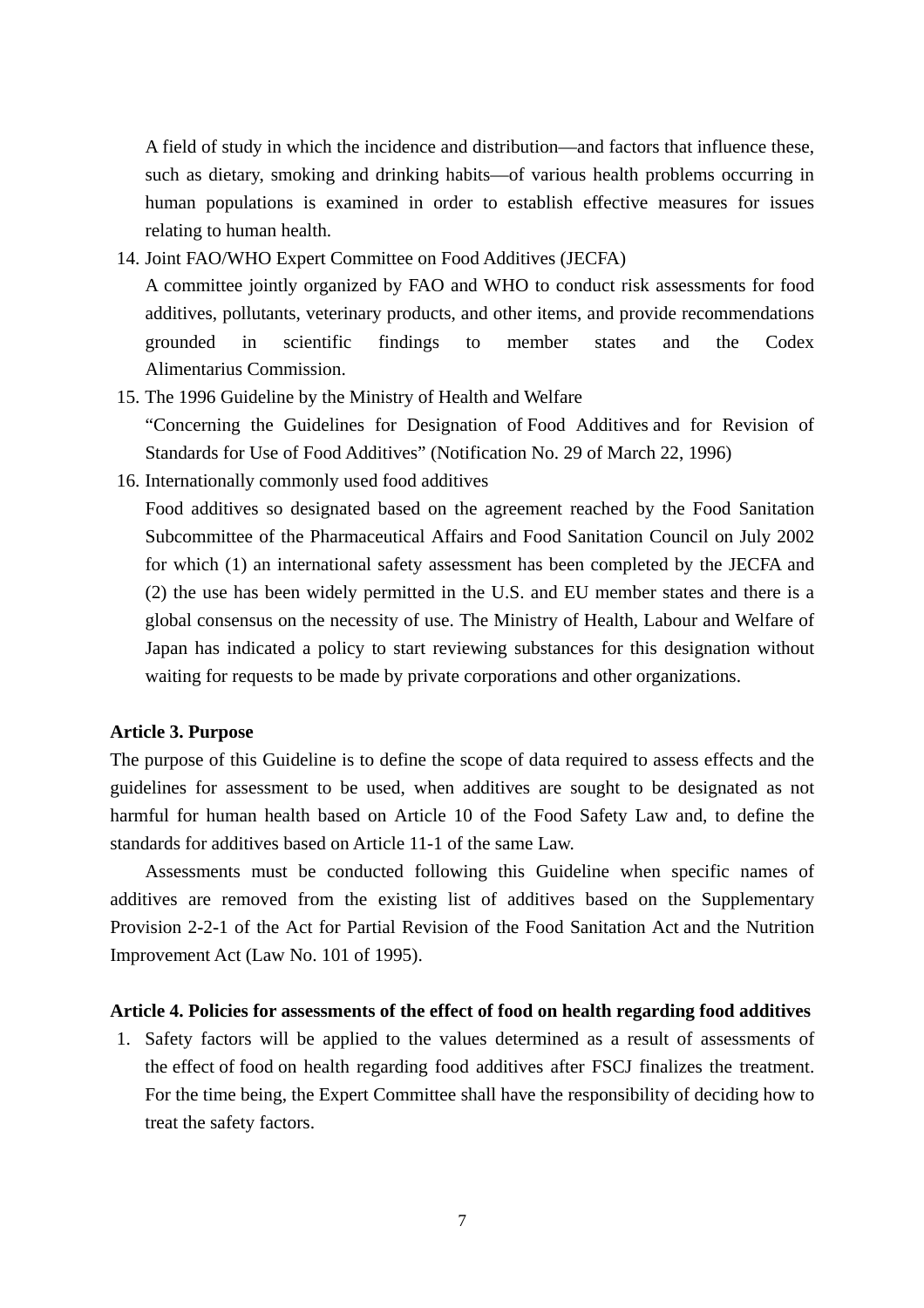- 2. For "Internationally commonly used food additives" which are broadly used internationally and proven safe (excluding internationally commonly used flavors), which have passed the safety assessment conducted by the JECFA and are approved for long-term use in the U.S. and Europe, assessments based on assessment reports generated by the JECFA, the U.S. and European countries ("report-based assessments") shall be conducted in principle after the latest scientific findings are examined.
- 3. Although the existence of a threshold for genotoxic carcinogens<sup>1</sup> has been a topic of international discussion for some time, no consensus has yet been reached. Assessment, therefore, shall be conducted in principle based on the assumption that no such threshold exists. Any examination of a substance for classification as a genotoxic carcinogen must be conducted carefully and conclusions must based on the MOA and WOE.
- 4. In principle, food additives that are assessed and determined to be genotoxic carcinogens should not be approved at this point in accordance with the previous paragraph. If the substance is foreign matter (including naturally occurring matter; the same hereinafter) that is unavoidably added during the manufacturing process of the food additive, or if a byproduct of the substance is a genotoxic carcinogen, assessment shall be comprehensively conducted based on the concept of VSD, while the content level should be lowered to the minimum that is technologically possible.
- 5. Substances that are to be used as an alternative to ordinary food ingredients or for the purpose of nutritional enhancement or as a "food with nutritional claims," must be examined regarding their quality as a nutritional component as well as relative to the intake levels of the same nutritional components that are available in other foods. Dietary Reference Intakes and other information must also be examined in order to make an assessment.
- 6. Effects on pregnant women and fetuses, infants, children and elderly people should be examined as necessary in cases where sufficient information is available to examine risks.
- 7. It is preferable to examine as necessary *in vitro* studies and other studies conducted during pharmaceutical development or in other areas that are recommended for food additive studies (for example, when a metabolite has had a harmful reaction in an animal test, the results must be extrapolated to effects on humans by conducting an *in vitro* test using a human metabolic enzyme).
- 8. When interaction between the assessed substance and a medical product is likely to occur, the interaction shall be examined only when necessary and when sufficient knowledge is

 $\overline{a}$ 

<sup>&</sup>lt;sup>1</sup> A genotoxic carcinogen is a substance that affects DNA either directly or by its metabolites to show inducibility for genetic mutation or chromosomal aberration, and whose genotoxic reaction is considered a part of the carcinogenic mechanism. Its genotoxicity must be confirmed *in vivo* (in the carcinogenic target organ, if possible).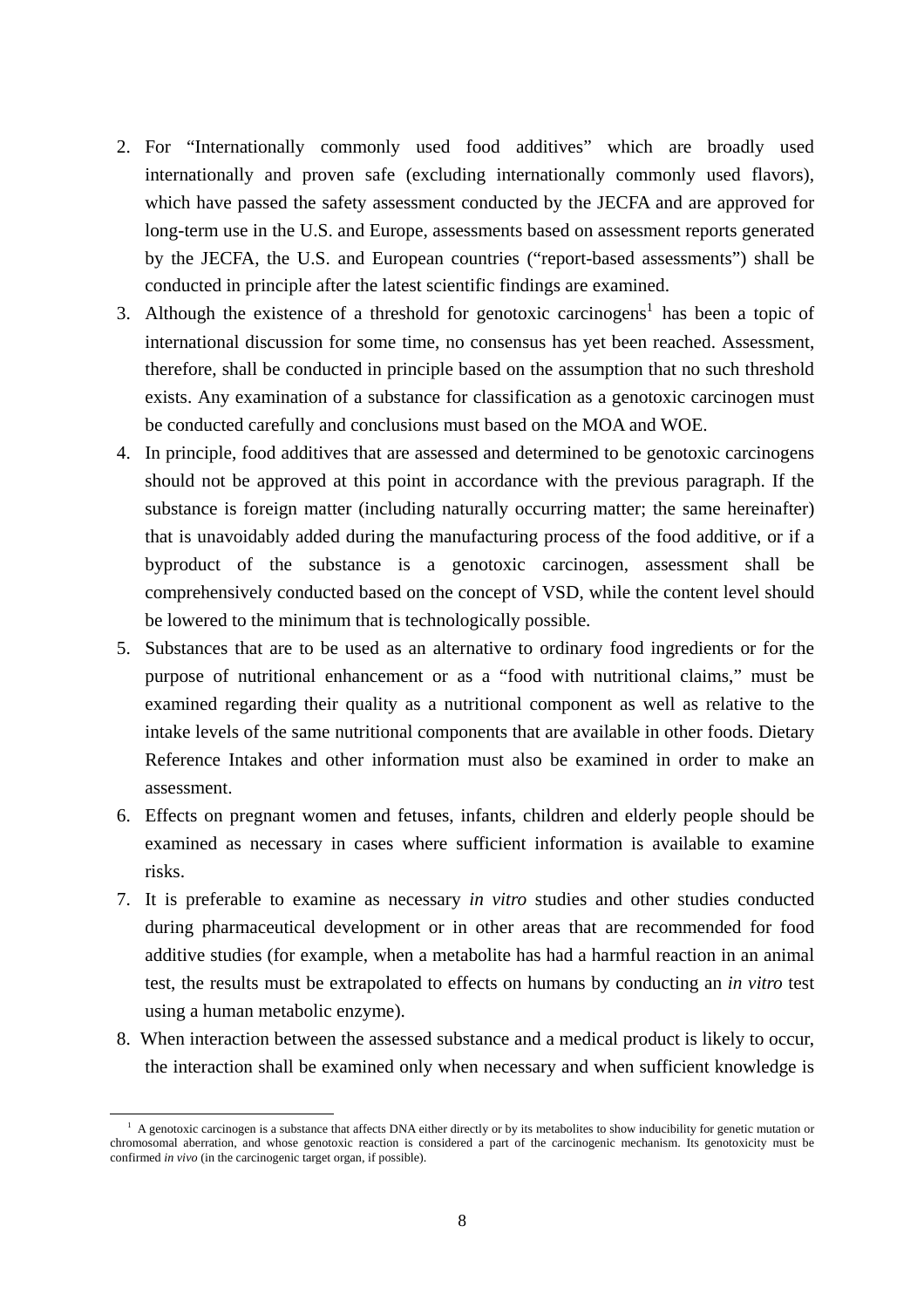available to examine the risk. It should be noted that people subject to such reactions are, in principle, under the care of healthcare professionals.

- 9. The necessity for assessment should be examined also for decomposition products, mixed foreign matter, and metabolites that characteristically effect humans. The safety of food additives and their safe inclusion in food should be also examined and, if found to be unstable, the main types of decomposition products and the levels at which they are generated should also be examined.
- 10. To examine the harmful effects of intake of more than one food additive, it is considered that the effects of simultaneous intake of different food additives are examined and practical safety can be assured through complete assessment of each food additive based on the reports contained in the "Collection of Information and Survey on Effects of Intake of Multiple Food Additives" compiled in the 2006 General Survey to Ensure Food Safety conducted by FSCJ. However, when findings are unavailable with respect to the risk of taking multiple food additives, assessment should be carried out as necessary.
- 11. Tests using genetically modified animals call for careful treatment. These tests are rarely used by the JECFA and other organizations except in a very few cases where they are used in risk assessments by FSCJ.
- 12. The JECFA considers it possible that food additives manufactured with nano materials or other new technologies may have different toxicological features and therefore the existing standards and the ADI cannot be applied to these substances in general. When assessment of these substances becomes necessary, each case will be examined separately.

## **Article 5. Policies on materials needed for assessments**

- 1. The scope and notes on the data needed for assessments are shown in Chapter II and Appendix 1 and 2, and additional information is given below. Specific test procedures in principle follow the internationally recognized test guidelines published by the Organization for Economic Co-operation and Development (OECD) and other organizations.
	- (1) Part of the testing can be omitted when the test food additive is known to be a common ingredient of food or when the test food additive is scientifically known to become a common component of food after the food is broken down in the digestive tract following consumption. The scientific validity of such information shall be determined after examination of the items in Table 2 of the 1996 Guideline by the Ministry of Health and Welfare.
	- (2) Assessments of "Internationally commonly used food additives" should take the long history and experience of human dietary habits into consideration (see Chapter I,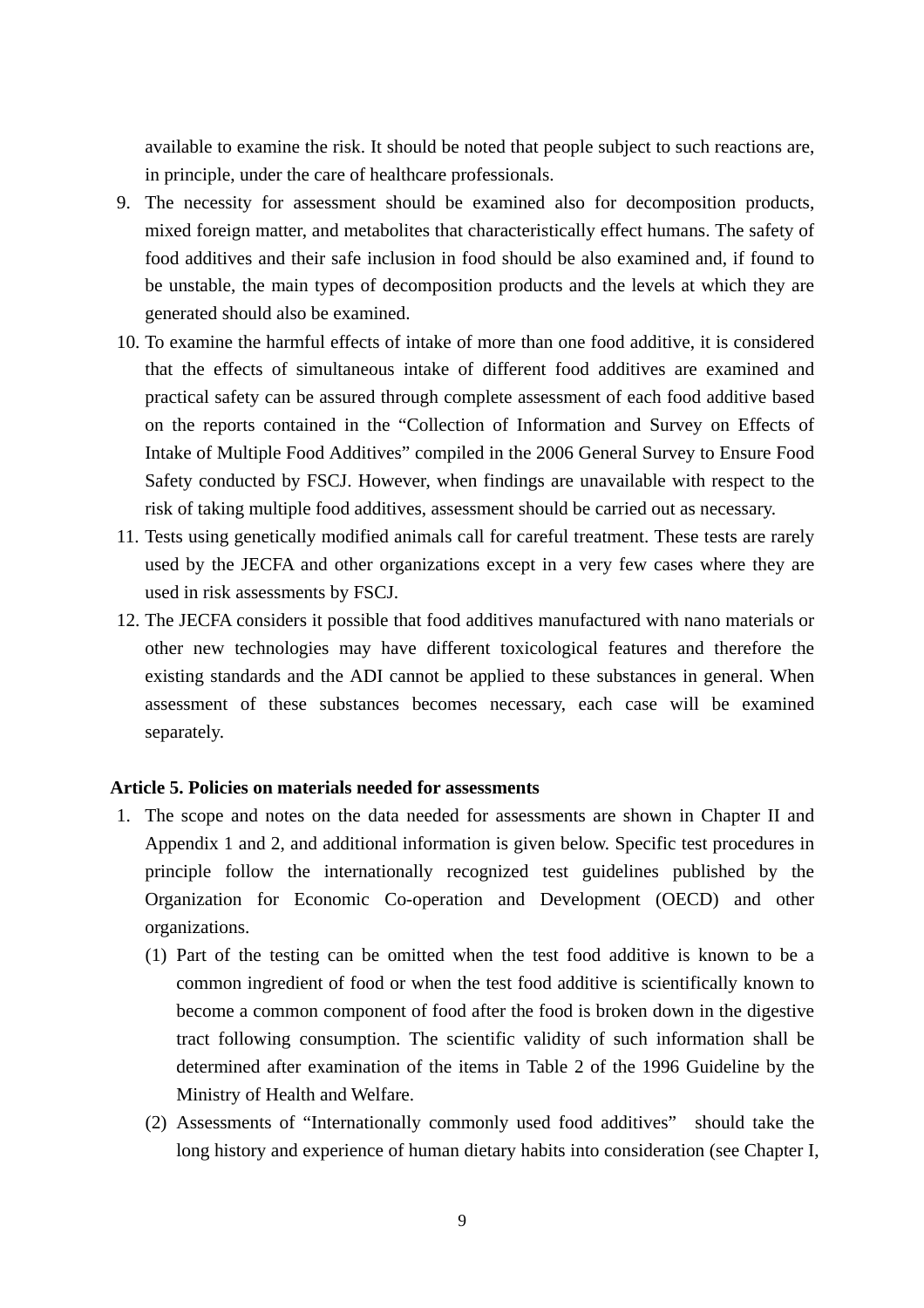Article 4-2) and assessments of "Internationally commonly used" flavors, enzymes or nutritional components should take the characteristics of the substance into consideration (see Chapter II, Articles 5, 6 and 7).

- (3) When a test food additive differs from a food additive already designated only in the base moiety, when it is an isomer of such additive, or when there is a scientifically rational reason for doing so, part of the testing can be omitted provided the reason for doing so is clearly described.
- 2. Revision of usage standards and compositional standards should be conducted in accordance with the notes below.
	- (1) Revision of usage standards should be done in accordance with the following notes.
		- (a) When an assessment of the effect of food on health by FSCJ has been completed for the food additive in question, data for the estimated daily intake regarding the request (addition of food items for which the additive is to be used or change of usage dose) should be submitted. If there is a new toxicological finding in such a case, the data on that finding should be also submitted.
		- (b) When an assessment of the effect of food on health by FSCJ has not been conducted for the food additive in question, materials needed for the assessment for the designation of additives should be submitted, in principle.
	- (2) For the revision of compositional standards, the validity and safety of the revised compositional standards should be demonstrated.
- 3. The applicant is responsible for submitting the materials required for the assessment and must ensure the reliability of the content of the materials. In principle, the materials submitted by the applicant must be: (1) results from tests conducted at an experimental facility whose operational management is recognized as appropriate (i.e., a GLP facility) and by a method whose reliability is ensured; or (2) scientifically reliable materials, such as assessment reports complied by international organizations. If materials indicating that there is a concern regarding the safety of the food additive, such materials must be submitted for examination regardless of their reliability.
- 4. Autopsy and histopathological assessments should be conducted by a specialist with ample experience.
- 5. Raw data and samples used for animal tests should be maintained until the end of the period regulated under GLP or until the assessment is completed so that they can be submitted if needed.
- 6. In principle, assessments should be conducted based on the materials submitted by the requesting party. If the materials submitted are considered insufficient, the requesting party may be asked to submit additional materials.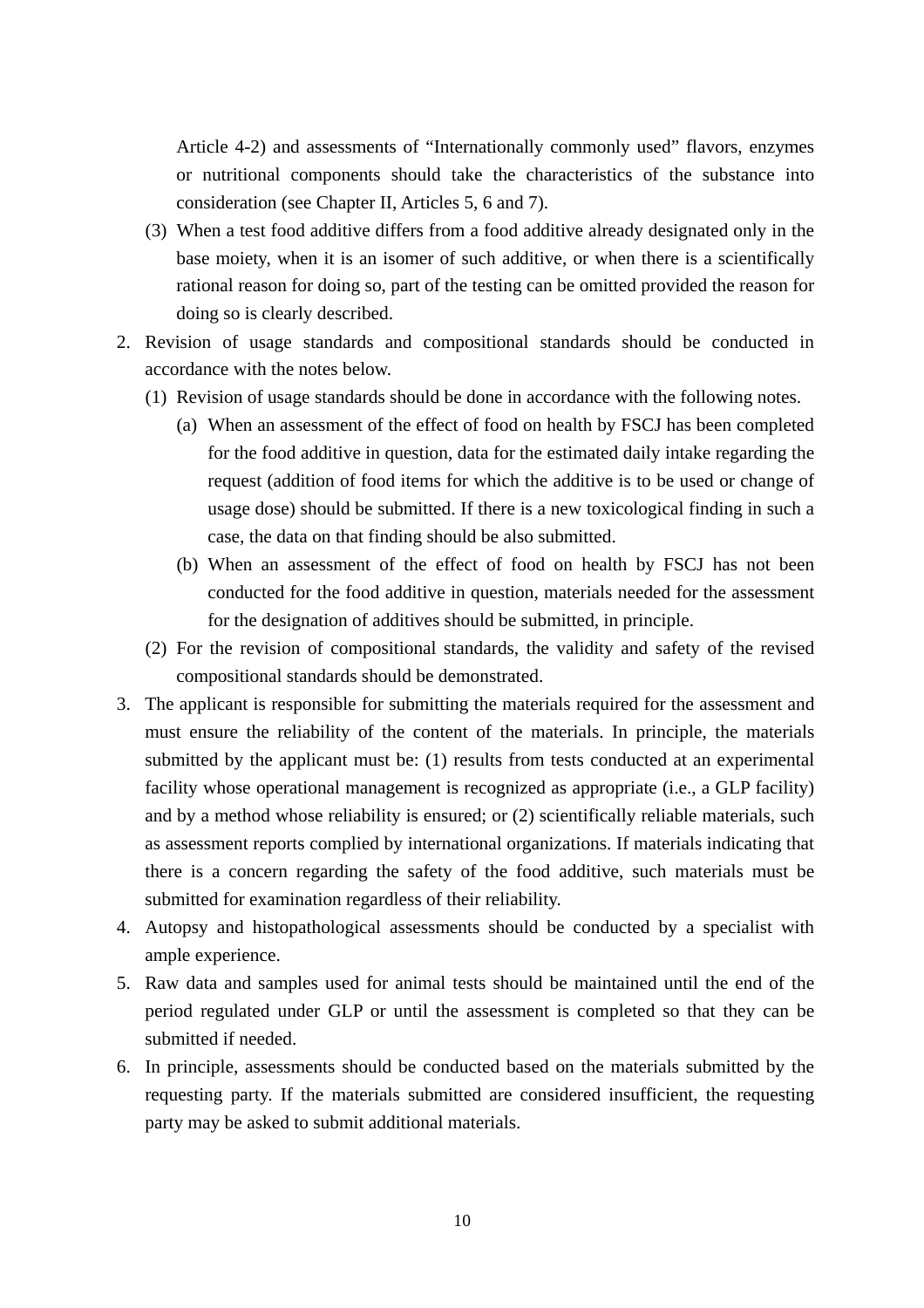#### **Article 6. Disposition tests and toxicological tests**

Disposition tests are conducted to estimate the behaviors of food substances within the human body in terms of absorption, distribution, metabolism, and excretion (ADME). Therefore not only compiling the result of animal tests, ADME behaviors within the human body and the possible occurrence of harmful effects should be examined.

When examining the test data, the observed toxicity and residual level in the body should be confirmed from a scientific point of view to ensure that it is a property of the additive itself and not an incidental effect of other factors such as the nutritional condition of the subject. When deciding an endpoint, the disposition within the body and differences among tests and test animal species should be considered, and the findings in terms of general conditions, body weight, food intake, hematological tests, blood biochemical tests, urine tests, pathological tests and other tests should be examined for statistical significance and dose relations in order to ensure scientifically rational assessment. In these cases, the toxicological mechanism should be determined as clearly as possible.

#### **Article 7. Risk characterization**

## **1. Setting ADI**

- (1) When more than one NOAEL is indicated as a result of comprehensive assessment of toxicological tests, the ADI should be set based on the lowest NOAEL value.
- (2) In principle, results of toxicological tests should be examined by taking sexual differences into consideration, and separate NOAELs should be set for each sex.
- (3) Taking species differences and individual differences into consideration, a safety factor of 100 should be used (10 for species differences, 10 for individual differences). It should be noted, however, that the safety factor of 100 is not a fixed, constant value but rather should be set individually in each case based on the toxicological property and test data and in consideration of the following.
	- (a) When the data are taken from tests on human subjects, species differences do not have to be taken into consideration. Based on individual differences, a safety factor of 1 to 10 should be used, depending on the surveyed populations.
	- (b) When sufficient information is not available and if the food additive under assessment is associated with serious toxicity<sup>2</sup>, the safety factor should be multiplied by an additional value of 1 to 10.
	- (c) When the ADI is set based on the LOAEL, the safety factor should be multiplied by an additional value of 1 to 10. A benchmark dose can be also used in these

<sup>&</sup>lt;sup>2</sup> The Principles for the Safety Assessment of Food Additives and Contaminants (IPCS, EHC70) lists the following two items as examples:

a) Irreversible reaction seen in a prenatal developmental toxicity test

b) Finding of carcinogenicity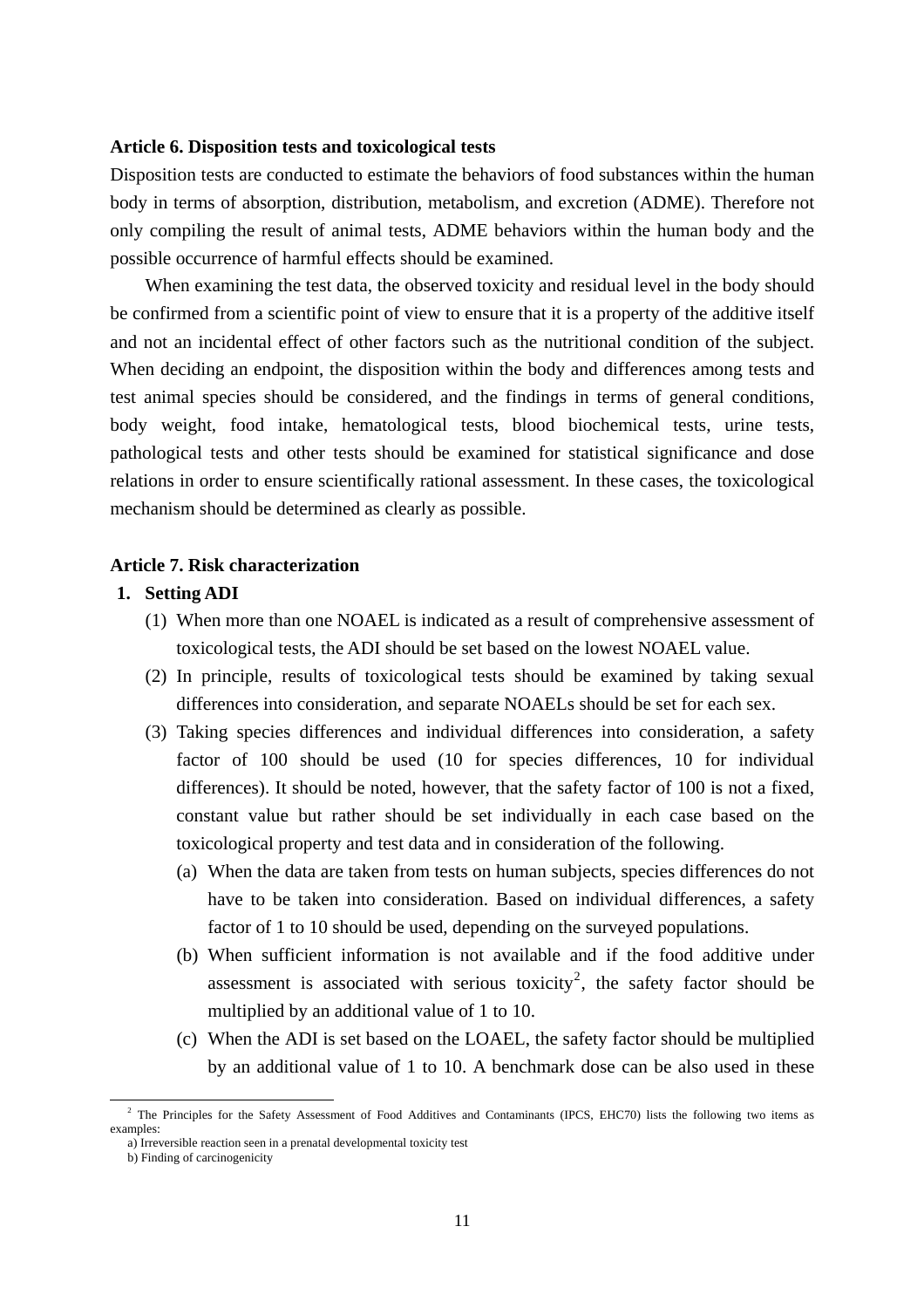cases.

(4) The phrasing of the assessment result should follow the pattern set out below.



#### **2. Determination of NOAEL**

In order to determine the NOAEL, the prior establishment of an appropriate dose should be investigated. In a toxicological test, the maximum dose should be set at the level at which a toxicological effect is recognized, and the minimum dose should be set at the level at which no toxicological effect is recognized. Also, different dose levels should be set so that the dose-reaction relationship can be observed. When the substance is administered by feeding, care should be taken to prevent nutritional disturbance. In general, the ratio of the substance to the feed does not have to exceed 5% (W/W). When the substance is given by gavage administration, the general maximum dose required is the technically possible maximum dose or 1,000 mg/kg bw. If no effect is observed at that dose, the administration of a higher dose is not required.

When different tests are conducted for different animal species, different NOAELs should be determined for each test. To calculate the ADI, the NOAEL taken from the animal test with the lowest dose that shows a toxic effect should be used. However, when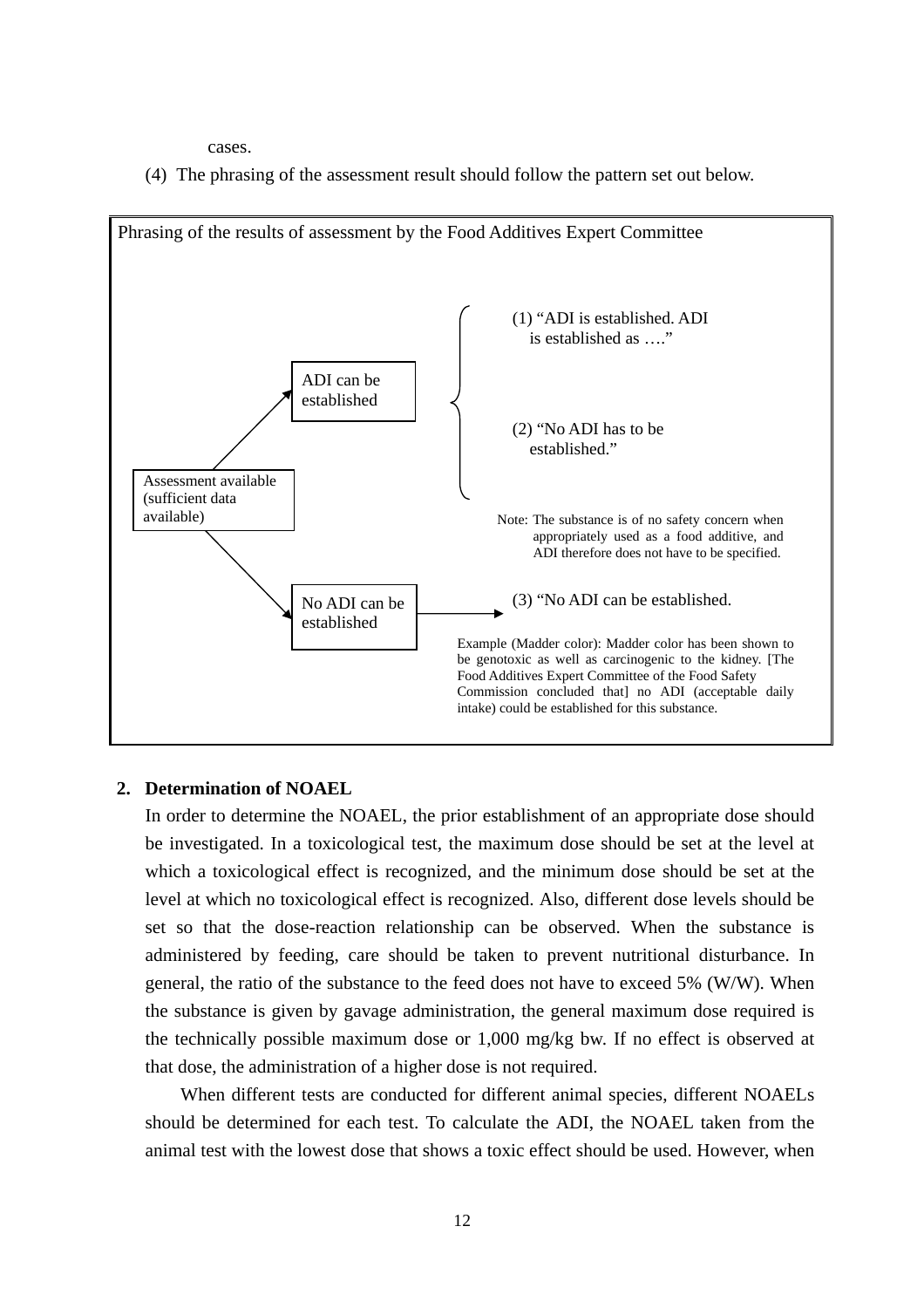a certain test is obviously more appropriate in terms of its design or results than others and the test periods were different among the tests, a test with a longer period and more appropriate design should be given more weight in determining the NOAEL used to calculate the ADI. When metabolic data or pharmacokinetic data are used, the NOAEL used to calculate the ADI can be determined based on the animal species that most resembles human beings.

## **3. Group ADI**

When several substances that have a structurerstructure activity correlation or do not have a structural activity correlation but have a similar level of toxicology (e.g., those that can generate additive physiological/toxicological reactions), the ADI should be set for the substances as a group in order to manage the accumulated intake. When establishing a group ADI, the lowest NOAEL among the NOAELs of all the substances in the group should be used, in principle. The relative quality of the test data and the test period should be taken into consideration when establishing the NOAEL. If one NOAEL is significantly higher or lower than the other NOAEL values of the substances in the group, that substance should be removed from the group.

#### **Article 8. Reassessment**

Even after a food additive is approved, it should be continuously observed for potential harmful effects and if any harmful effect is identified as a result of progress in toxicological understanding or other factors the additive should be reassessed.

When an important set of data indicating a safety concern is newly obtained regarding a food additive that has previously been assessed, reassessment of that additive should be carried out promptly.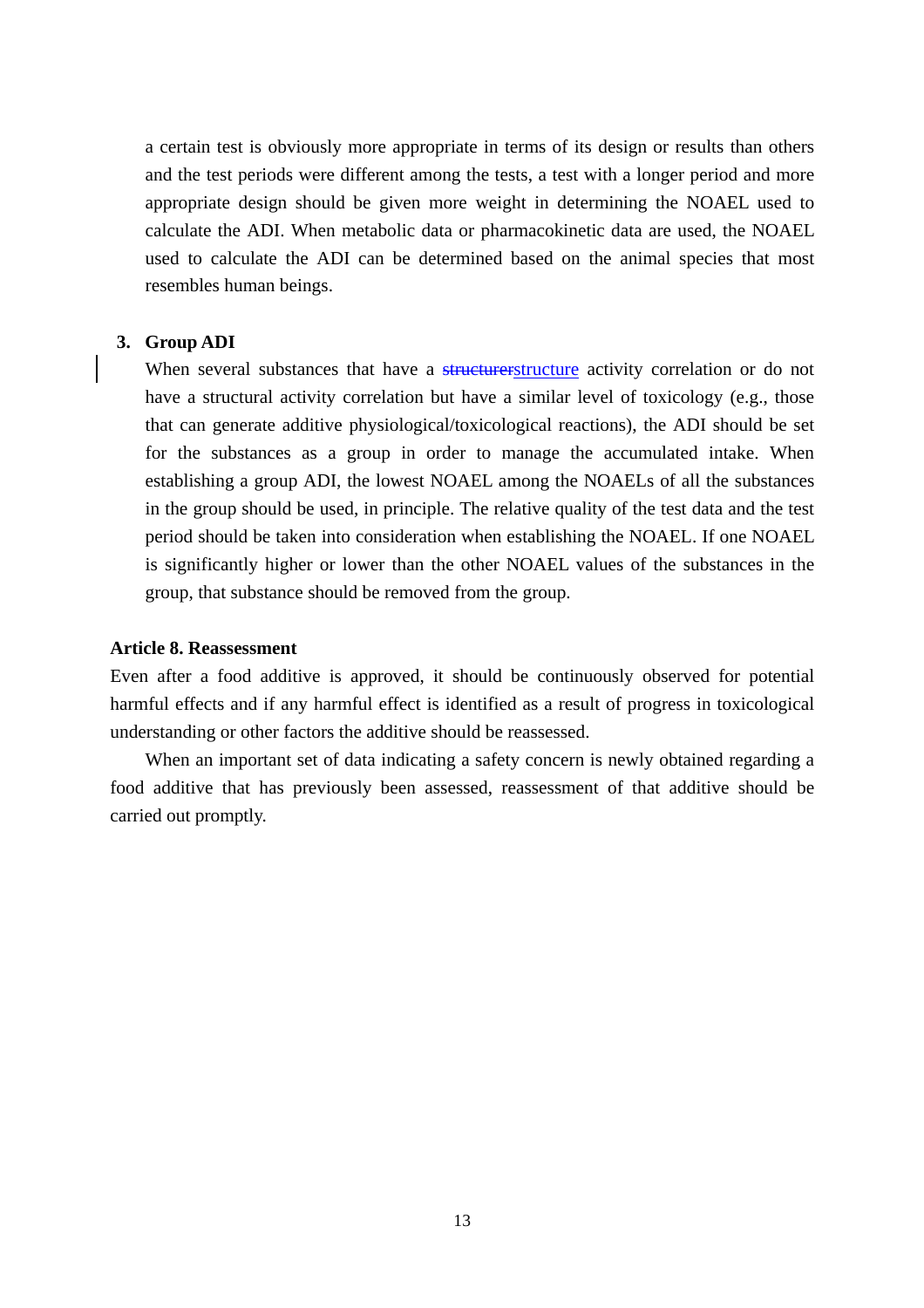## **Chapter II. Detailed Expositions**

The materials needed for assessments are listed in Appendix 1 and 2. For detail, the notes below should be followed.

## **Article 1. Information on the food additives to be assessed**

- 1. Name and usage
- 2. Origin or process of discovery
- 3. Usage in other countries
- 4. Assessments by international organizations and other organizations
- 5. Physiochemical properties

Chemical name, (generic names in Japanese and English, CAS number), molecular structure, molecular weight, structural formula, manufacturing method, chemical nature, stability (including stability in food), suggestions for compositional standards, etc.

- 6. Suggestions for usage standards
	- (1) When the establishment of usage standards to regulate usage, such as the food items for which the additive can be used and the maximum amount of additive to be used, is considered necessary based on a comprehensive examination of the safety and efficacy of the food additive, the reasons for setting such usage standards must be clearly explained. When establishing the standards, such information as the estimated daily intake (see Chapter II, Article 4) and the ADI obtained from toxicological tests should be taken into consideration.
	- (2) When the establishment of usage standards is determined to be unnecessary, the reasons for such determination should be clearly indicated.
- 7. Other (Information useful for assessments of the effect of food on health)

## **Article 2. Findings regarding safety**

## **1. Disposition studies**

Studies to examine the disposition within the body should comply with the disposition study guideline published by the Ministry of Health and Welfare in 1996. They also should follow the notes below.

- (1) The food additive or substance labeled by an isotope should be used as the test substance. When an isotope-labeled substance is used, the species and location of the isotope should be clearly indicated.
- (2) It is preferable to conduct tests on more than two species (more than one rodent species [typically rats] and more than one non-rodent species [typically dogs]).
- (3) In principle, the test substance should be administered orally. Absorption, distribution, metabolism, and excretion should be estimated after single-dose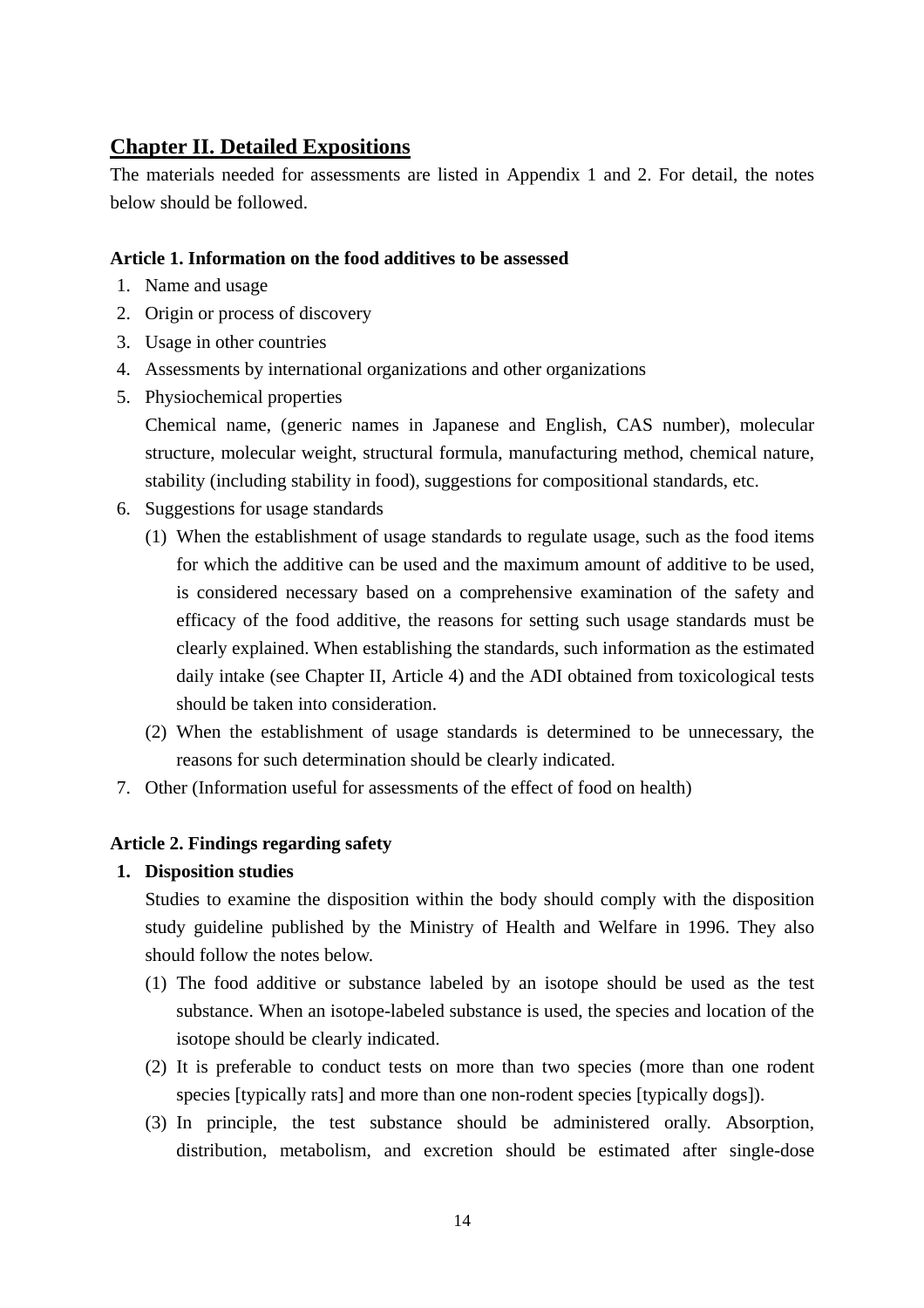administration and repeated-dose administration. Additional tests with intravenous administration and other tests may be carried out when necessary in order to calculate accurate ratio of absorption or for other purposes.

- (4) Each process of absorption, distribution, metabolism, and excretion must be examined and values recorded, such as concentration of the active ingredient in the blood; amount of the substance in urine, feces and other excretory matter; and successive changes in the concentration in each organ; metabolites found in organisms, as well as factors that are influential in each step.
- (5) The results regarding absorption, distribution metabolism and excretion (e.g., highest concentration in blood plasma, successive change in concentration in each organ, and elimination half-life) should be used to determine the organ(s) that can be a target of toxicological tests. In such cases, the feasibility of extrapolating the results to obtain the effects on the human body must be examined with regard to differences among animal species and species specificity.
- (6) For tests using a racemic body, it is preferable to examine the disposition of each optical isomer within the body if it is necessary to understand the association with toxicity.
- (7) In principle, the existence of human-specific metabolites must be examined and toxicological tests of such metabolites must be carried out as necessary.

## **2. Toxicological studies**

## **(1) Subchronic toxicity studies and chronic toxicity studies**

- (a) Tests should be conducted on one rodent species (generally rats) and one non-rodent species (generally dogs). In principle, the same number of male and female animals should be used.
- (b) The administration period should be 28 days or 90 days for subchronic toxicology tests and more than 12 months for chronic toxicology tests. The 28-day test can be omitted when a test with a 90-day administration period is carried out.
- (c) In principle, the test substance should be orally administered 7 days a week. The substance should be administered in animal feed or water, but it can be also administered by gavage.
- (d) At least three groups receiving different levels of the administration dose should be established in addition to the control group. The reasons for choosing each dose level should be clearly indicated. Proper ratios should be chosen so that an appropriate NOAEL can be obtained.
- (e) Care should be taken to prevent nutritional disturbance among test animals when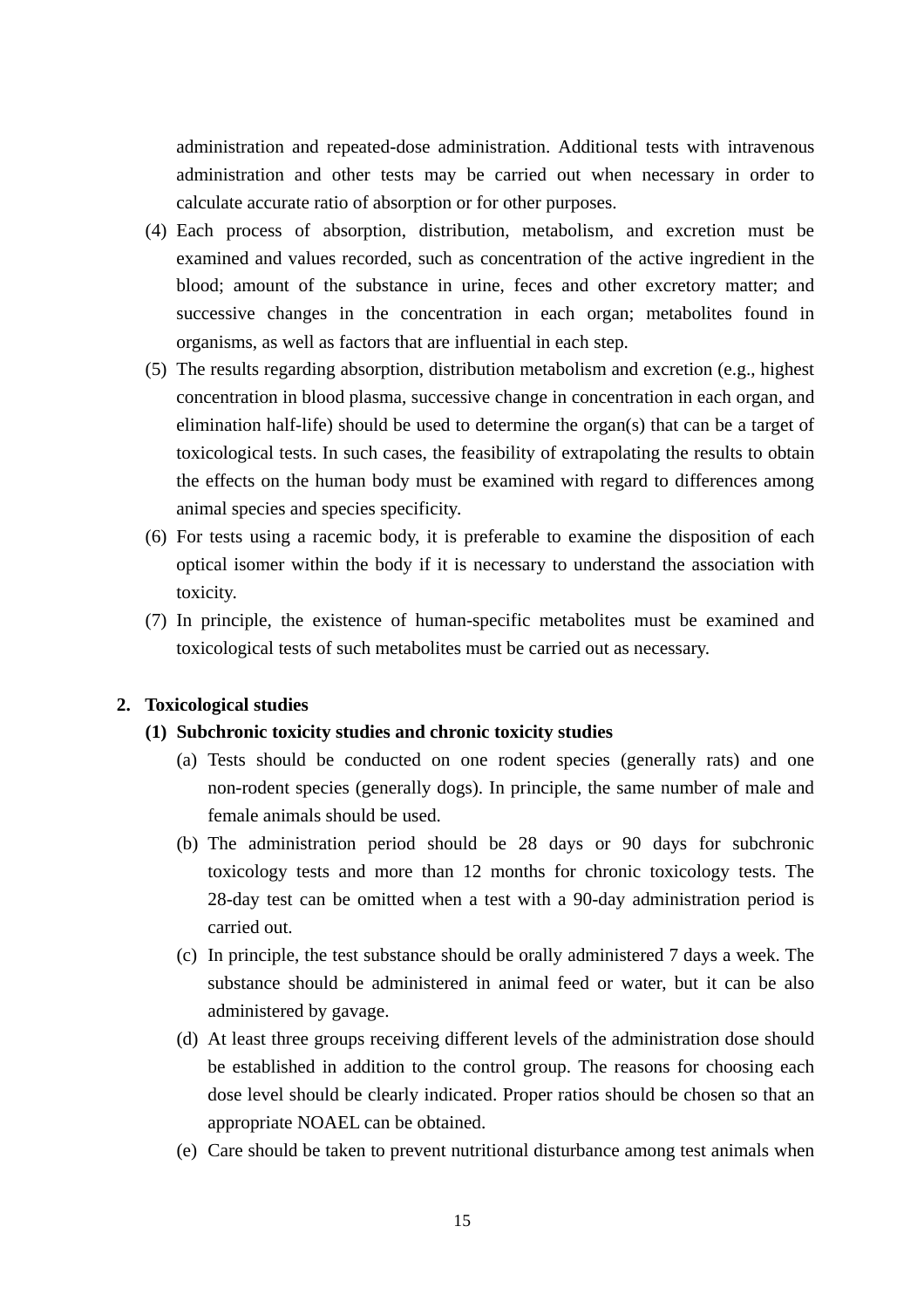feeding them the substance. Usually, the amount of the substance as a proportion of the feed does not have to exceed 5% (W/W). When the substance is given by gavage administration, the general maximum dose needed is the technically possible maximum dose or 1,000 mg/kg bw. If no effect is observed at that dose, the administration of a higher dose is not required.

- (f) When the frequency or severity level of a naturally occurring pathological change that is also observed within the control groups increases due to the administration of the substance, even within the context of the background data it should, in principle, be taken as an effect caused by the administration of the substance if biological some significance, such as a relationship between the dose and the frequency or severity level, is recognized.
- (g) When neurotoxicity or immunotoxicity<sup>3</sup> is suspected, the need for additional tests as described in the OECD test guideline or ICH (International Conference on Harmonization of Technical Requirements for Registration of Pharmaceuticals for Human Use) guideline should be examined.
- (h) The procedure to extrapolate the findings of toxicological tests to humans should be examined carefully by analyzing the endpoints separately and for different factors, such as functional changes, non-oncological morphological changes, oncological morphological changes, and changes to reproductive functions.
- (i) When a combination test for chronic toxicity and carcinogenicity is carried out using one rodent species, a chronic toxicity test and carcinogenicity test on another rodent species can be omitted. .
- (j) The need to add an *in utero* exposure phase should be examined where necessary.

## **(2) Carcinogenicity studies**

- (a) Tests should be conducted on more than two rodent species (rats, mice or hamsters are used generally). In principle, the same number of male and female animals should be used.
- (b) In principle, administration should be carried out orally 7 days a week. For rats, the period should be between 24 months or longer and 30 months or shorter. For mice, the period should be between 18 months or longer and 24 months or shorter. The test substance should be orally administered in animal feed or with water, but it can be also administered by gavage if oral administration is difficult.
- (c) At least three groups receiving different levels of the administration dose should

<sup>&</sup>lt;sup>3</sup> In this guideline, "immunotoxicity" is defined as toxicity resulting from suppressed immune function caused by a substance unintentionally ingested by a living organism in a non-antigen-specific way.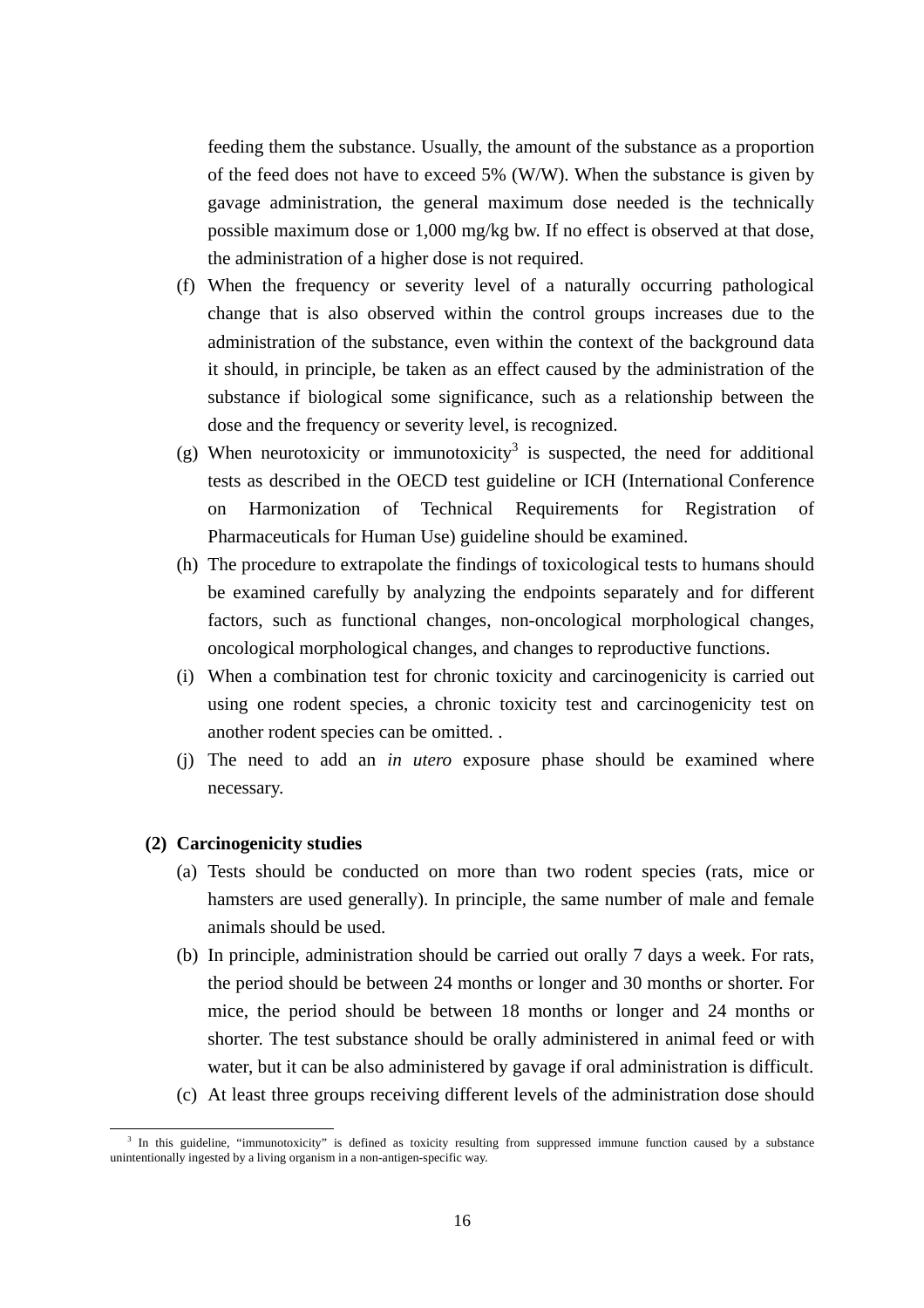be established in addition to the control group. The reasons for choosing each dose level should be clearly indicated. Proper ratios should be chosen so that an appropriate NOAEL can be obtained.

- (d) Care should be taken to prevent nutritional disturbance among test animals when feeding them the substance. Usually, the amount of the substance as a proportion of the feed does not have to exceed 5% (W/W). When the substance is given by gavage administration, the general maximum dose needed is the technically possible maximum dose or 1,000 mg/kg bw. If no effect is observed at that dose, the administration of a higher dose is not required.
- (e) If the test for carcinogenicity is positive, the ADI cannot be established in principle if genotoxicity is positive and the substance is determined to be a genotoxic carcinogen. If the test for carcinogenicity is negative, the ADI can be established if genotoxicity is negative and the substance is determined not to be a genotoxic carcinogen. Even if the food additive being assessed unavoidably generates/contains a byproduct/residue that is suspected of being genotoxic, the ADI may be established in some cases after a required examination (see Chapter I, Article 4-3, 4-4).
- (f) If the incidence rate of lesions is relatively low, carcinogenicity may be determined during the assessment by conducting a significance test using either: (1) the sum of benign tumor-like lesions and malignant tumor-like lesions; or (2) the sum of precancerous lesions, benign tumor-like lesions and malignant tumor-like lesions. Assessment of carcinogenicity, including precancerous lesions, is especially preferable where there is an increase in endocrine system tumors, a type of lesion that frequently occurs with rodent species.
- (g) If an increase in tumors in a region where tumor incidence is not normally high or when an increase in rare tumors is recognized it is preferable to include the carcinogenic mechanism in the assessment.
- (h) Factors that modify the development of cancer (suppression of weight increase or decrease of survival rate) should be taken into consideration for the assessment.
- (i) Special attention should be paid to species-specific toxicological findings (e.g., hypertrophy, hyperplasia and tumor of thyroid follicle epithelium [epithelium] [specific to rodents] and renal disorder and tumor [specific to male rats]).
- (j) When a combination test for chronic toxicity and carcinogenicity is carried out using one rodent species, a chronic toxicity test and carcinogenicity test on another rodent species can be omitted.
- (k) The need to add an *in utero* exposure phase should be examined where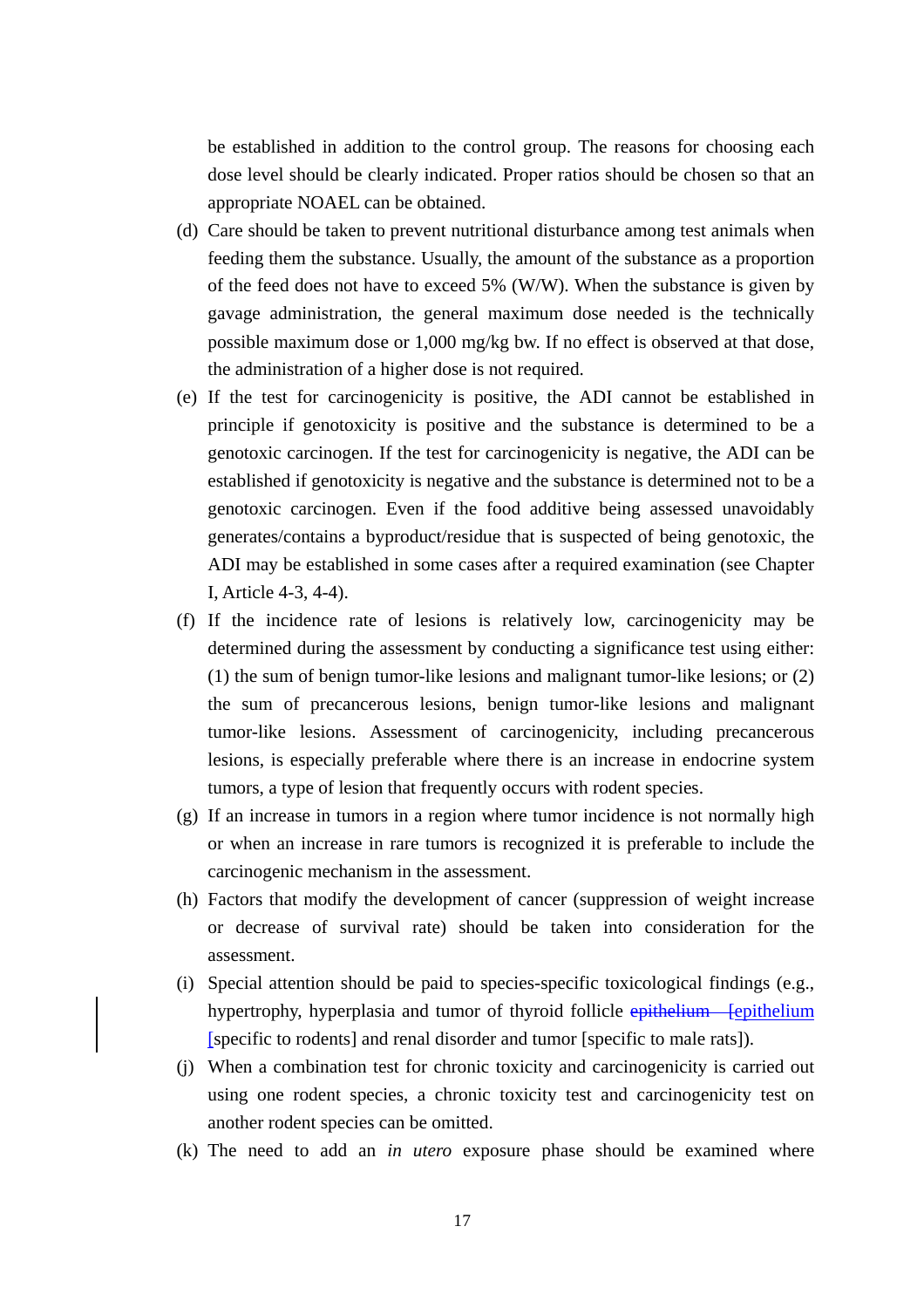necessary.

**(3) Toxicity/carcinogenicity combination studies with one-year repeated-dose administration** 

Notes in (1) and (2) should be followed.

## **(4) Reproductive toxicity studies**

Studies to examine reproductive toxicity should comply with the reproductive toxicity study guideline published by the Ministry of Health and Welfare in 1996. They also should follow the notes below.

- (a) Tests should be conducted on more than one rodent species (rats are used generally). In principle, the same number of male and female animals should be used.
- (b) In principle, administration should be carried out orally 7 days a week. The test substance should be orally administered in animal feed or with water, but it can be also administered by gavage if oral administration is difficult.
- (c) At least three groups receiving different levels of the administration dose should be established in addition to the control group. The reasons for choosing each dose level should be clearly indicated. Proper ratios should be chosen so that an appropriate NOAEL can be obtained.
- (d) Care should be taken to prevent nutritional disturbance among test animals when feeding them the substance. Usually, the amount of the substance as a proportion of the feed does not have to exceed 5% (W/W). When the substance is given by gavage administration, the general maximum dose needed is the technically possible maximum dose or 1,000 mg/kg bw. If no effect is observed at that dose, the administration of a higher dose is not required.
- (e) When neurotoxicity or immunotoxicity is suspected, the need for additional tests as described in the OECD test guideline or ICH guideline should be examined.

#### **(5) Prenatal developmental toxicity studies**

Studies to examine prenatal developmental toxicity should comply with the teratogenetic study guideline published by the Ministry of Health and Welfare in 1996 and the notes below. The minimum period of administration should be from the date of implantation to the estimated delivery date, and the substance should be administered daily to the pregnant animals.

(a) Tests should be conducted on more than two species (more than one rodent species [typically rats] and more than one non-rodent species [typically rabbits]).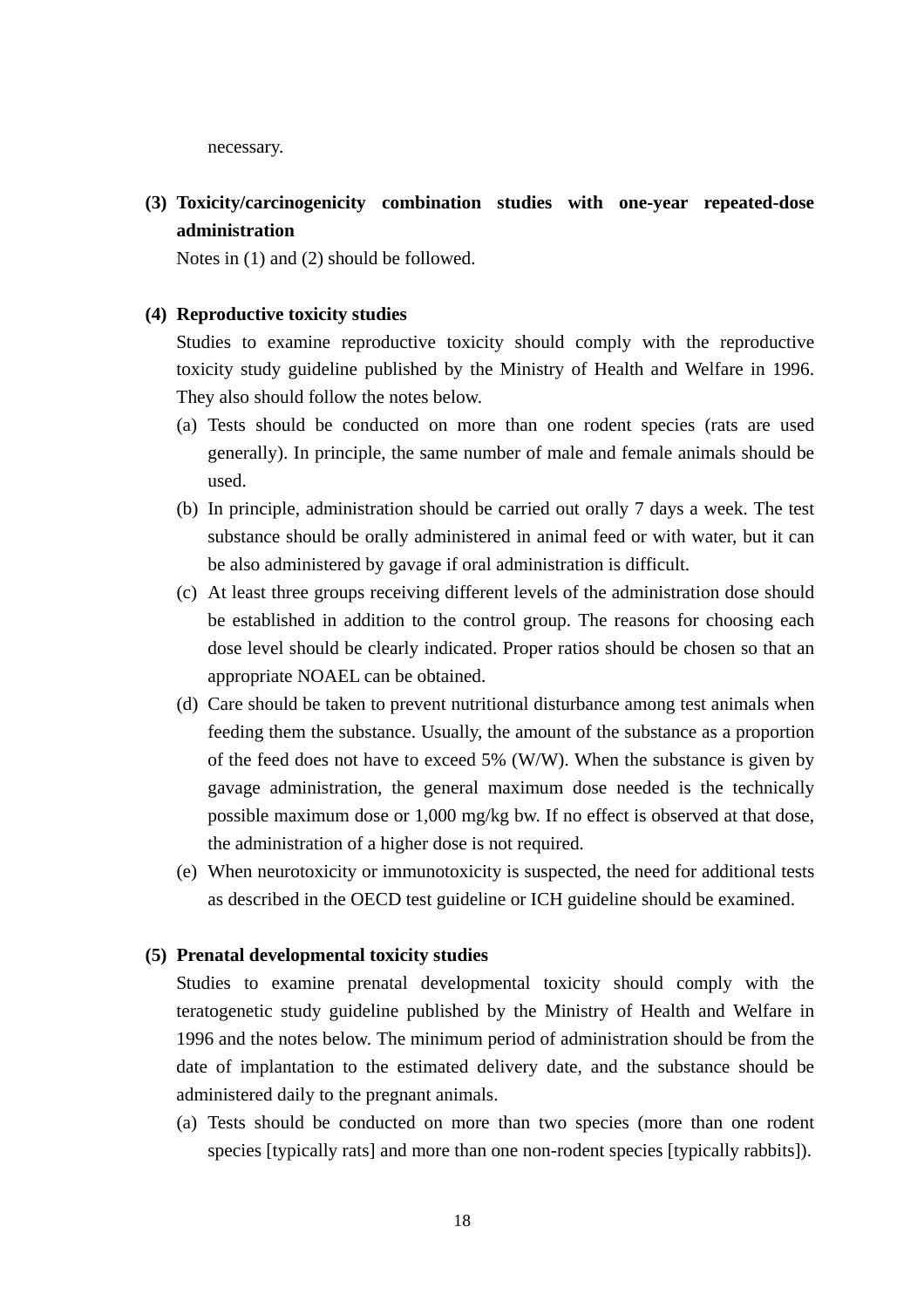- (b) The test substance should be orally administered by gavage.
- (c) At least three groups receiving different levels of the administration dose should be established in addition to the control group. The reasons for choosing each dose level should be clearly indicated. Proper ratios should be chosen so that an appropriate NOAEL can be obtained.

#### **(6) Genotoxicity studies**

Studies to examine genotoxicity should comply with the mutagenicity test guideline published by the Ministry of Health and Welfare in 1996. But the examination should not be limited to the narrow definition of "mutagenicity" and the assessment should be carried out based on the test results regarding genotoxicity in general. Among the tests included in the standard combination (i.e., combination of bacterial reverse mutation tests, chromosome aberration tests using cultured cells of mammals, and micronucleus tests on rodents), the chromosome aberration tests using mammalian cultured cells can be replaced with a mouse lymphoma TK assay (MLA) or *in vitro* micronucleus test. In order to supplement the results from the standard test combination, single cell gel electrophoresis ("Comet Assay") and *in vivo* transgenic animal mutation assay can be used, in addition to those described in the Ministry of Health and Welfare guideline of 1996.

If one of the tests in the standard combination cannot be conducted due to technical constraints, the reason should be explained backed up by scientific evidence. One of the internationally validated tests can be used as a replacement.

The test results should be judged in accordance with the following procedure.

- (a) If the results of the bacterial reverse mutation tests are positive, a comprehensive judgment should be made by fully considering the results of *in vivo* tests that use genetic mutation or DNA damage (Comet Assay, *in vivo* transgenic animal mutation assay) as an indicator.
- (b) If the results of the chromosome aberration tests using mammalian cultured cells are positive and the effect is also confirmed with rodent micronucleus tests, the substance can be determined as positive for genotoxicity.
- (c) Even if the results of the chromosome aberration tests using mammalian cultured cells are positive, if the results of the rodent micronucleus tests (preferably with evidence to show exposure of the target organ) are negative, the substance can be determined as negative for genotoxicity.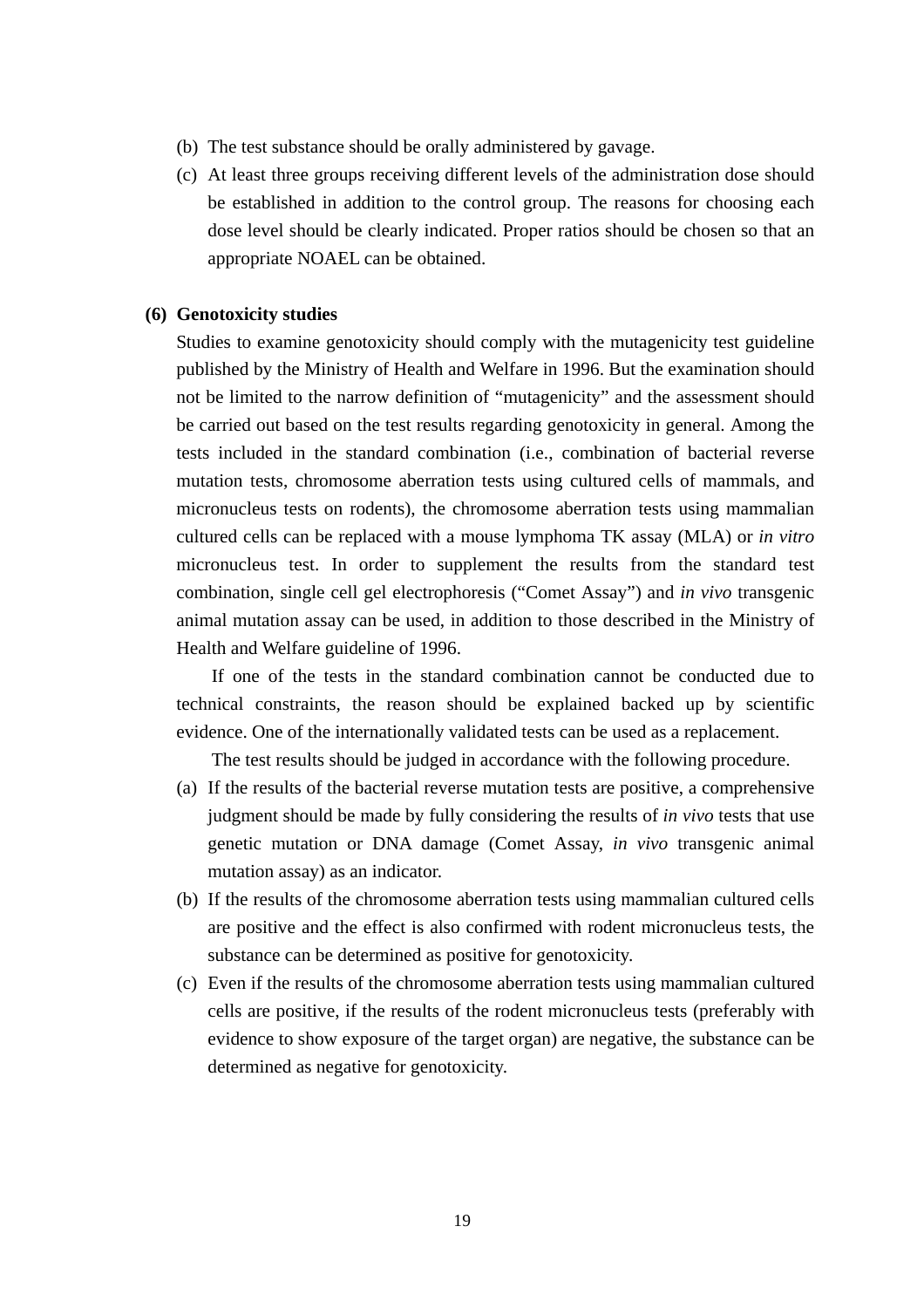## **(7) Allergenic potential studies<sup>4</sup>**

Studies to examine the allergenicity of food additives should follow the antigenicity tests guideline published by the Ministry of Health and Welfare in 1996. There is no well-established method for predicting the allergenicity of chemical substances when orally ingested, particularly for predicting the immediate type of allergenicity. Therefore, studies should be carried out with sensitization and induction methods approved by specialists. For the time being, allergenicity studies using delayed allergy as an indicator should at least be carried out. Examples of tests for such studies include skin sensitization tests on guinea pigs (e.g., guinea pig maximization test [GPMT] in the OECD test guideline 406) and lymph node reaction tests on mice (e.g., the local lymph node assay [LLNA] in the OECD test guideline 429).

Allergenicity assessment of food additives containing protein should follow the "Standards for the Safety Assessment of Genetically Modified Foods (Microorganisms)" (FSCJ decision, June 26, 2008).

## **(8) General pharmacological studies**

Studies to examine general pharmacological properties of food additives should follow the general pharmacological test guideline published by the Ministry of Health and Welfare in 1996.

## **(9) Other studies**

When neurotoxicity is suspected following a subchronic toxicity test and other tests, additional tests should be conducted as necessary in compliance with the OECD test guideline and other materials.

When immunotoxicity is suspected following a subchronic toxicity test and other tests, proper immunofunctional tests should be added as necessary in accordance with the ICH guideline and other materials. Immunofunctional tests should be also carried out as necessary when immunotoxicity in humans is suspected based on existing findings.

## **Article 3. Findings in humans**

When available, appropriate clinical tests, epidemiological data and other information regarding humans must be actively used. When allergenicity is suspected, findings in humans should be especially valued because it is often infeasible to extrapolate the results of animal tests to humans.

 $\overline{a}$ 

<sup>4</sup> Also referred to as "allergenicity"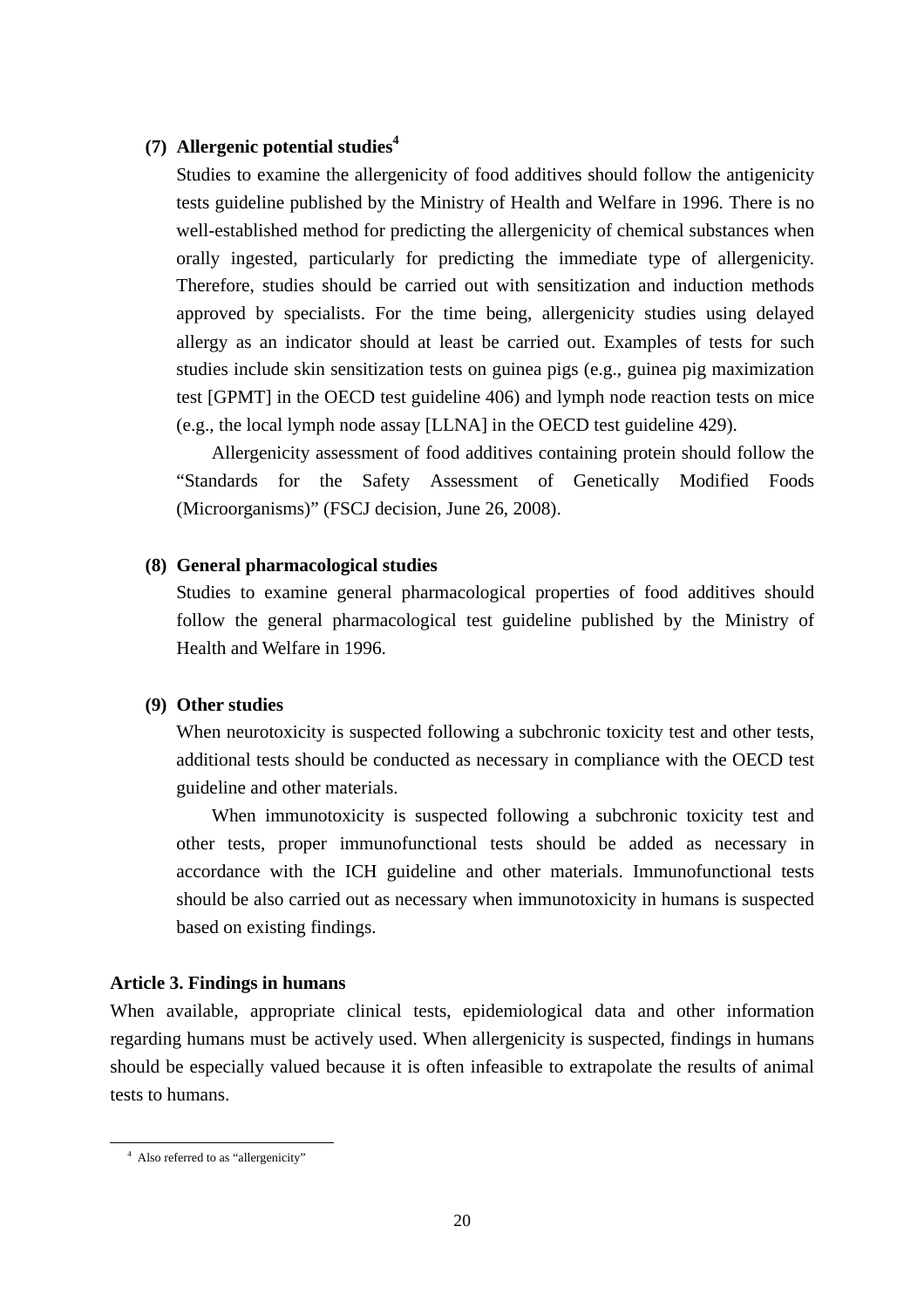#### **Article 4. Estimation of daily intake**

- 1. The daily intake should be determined based on the Japanese diet. Care should be taken to avoid intake estimations that are too small. In principle, the estimated daily intake is calculated by multiplying the daily intake of the food items for which the additive is to be used by the amount of additive used. The daily intake of food should be properly estimated based on the food group intakes given in the National Health and Nutrition Survey or other materials. Estimations based on data gathered using other reliable methods, such as market basket surveys and production analysis, can also be used. The daily intake should be estimated for body weight of 50 kg.
- 2. The estimated daily intake should be compared with the ADI obtained from toxicological tests, and the results of such comparison should be examined. Where necessary, the safety of food additives should also be examined in cases where more than one item of the same kind of food additive, etc. is simultaneously consumed. This can be done by comparing the sum of estimated daily intake to the group ADI, or by any other method.
- 3. Where considered necessary based on food consumption habits in Japan, the overconsumption of nutritional elements and effects on electrolyte balance should also be examined along with other relevant effects.

#### **Article 5. Assessment procedure for "Internationally commonly used flavors**

Assessments of internationally commonly used flavors should be conducted based on the Safety Assessment Procedures regarding internationally commonly used Flavors (last report, second revision) (November 4, 2003). Although this material indicates the need for *in vivo* tests in cases where genotoxicity in living organisms is suspected following an *in vivo*  genotoxicity test using microorganisms and mammalian cells, additional *in vivo* chromosome aberration tests are not needed if the results of an *in vivo* micronucleus test are already available.

For the estimation of intake, the JECFA is planning to adopt the single portion exposure technique (SPET) method, a method for estimating the total intake by estimating the proportional amount of additives contained in foods in each food group, in addition to the conventionally used per capita intake times ten (PCTT) method. The results of the SPET method will be taken into account in future assessments. For Japan, where the estimation of the proportional amount of food additives is not practical for new additives, the PCTT method will continue to be used as the assessment method and the adaptation of the SPET method will be discussed as an issue.

#### **Article 6. Assessment methods for enzymes**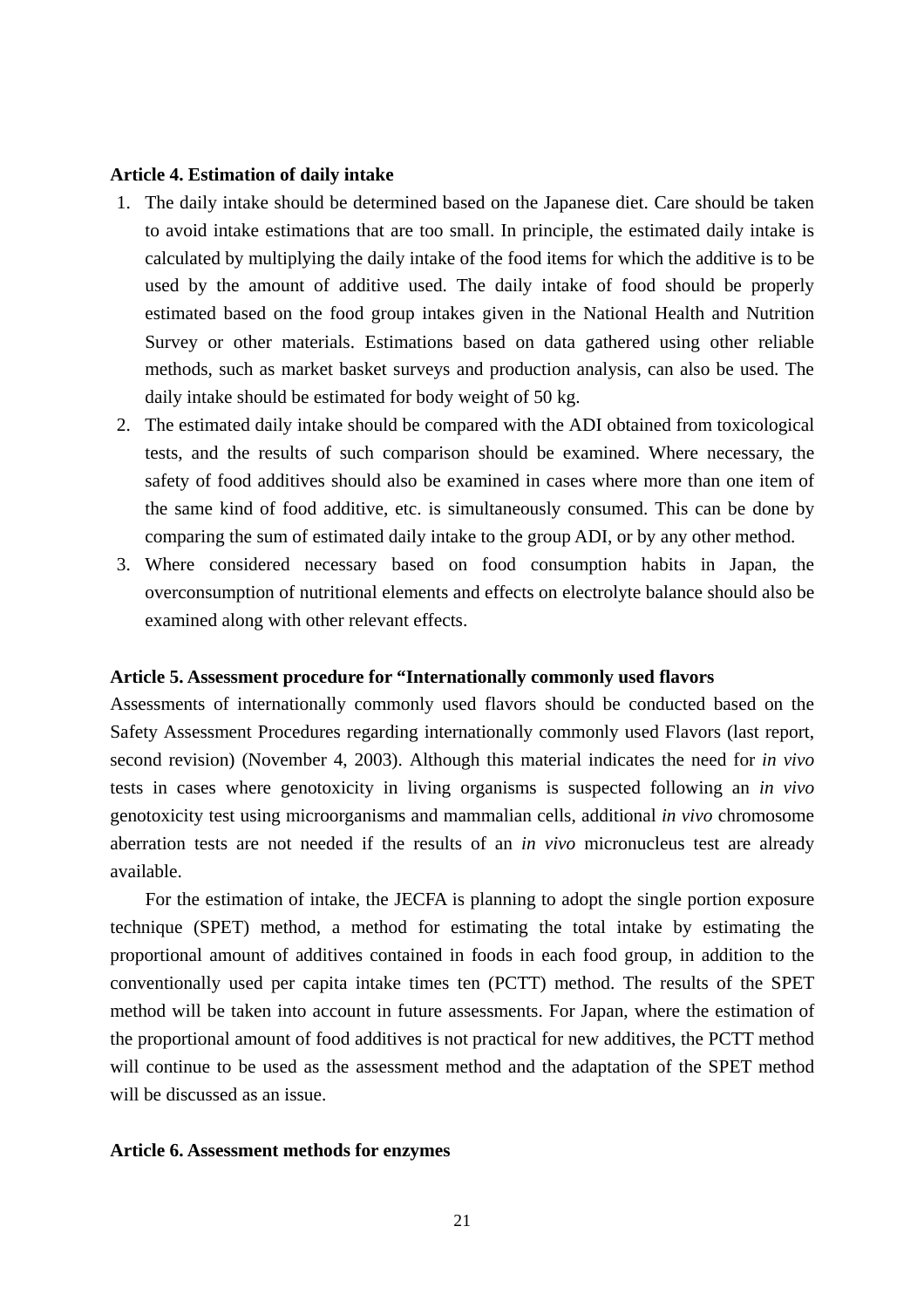Safety assessments of enzymes are, in principle, carried out based on the data in Appendix 1 and other information. When the safety of a production strain is not known for enzymes obtained from microorganisms, appropriate tests must be conducted to assess the safety of the original microorganism. Pathogenic or toxin-producing production bacteria should not in principle be used for the production of enzymes.

When it is scientifically proven that the enzyme is broken down in the digestive tract to become a common component of food\*, the materials regarding toxicity listed in Appendix 1 can be omitted. The materials regarding toxicity listed in Appendix 2 should be submitted. \* Such judgment should be made by considering the items in Table 2 in the guideline published by the Ministry of Health and Welfare in 1996

## **Article 7. Assessment methods for nutritional elements**

For the safety assessment of nutritional elements that are biologically essential or nutritional elements that are proven to have positive effects on human health when consumed at a certain level, materials listed in Appendix 1 are required, in principle. A Model for Establishing Upper Levels of Intake for Nutrients and Related Substances, Report of a Joint FAO/WHO Technical Workshop on Nutrient Risk Assessment (WHO Headquarters, Geneva, Switzerland, 2-6 May, 2005) should be also referred to for assessment.

Assessments of nutritional elements should be conducted by considering the following notes.

- 1. Assessment should be conducted comprehensively based on the findings in humans from clinical tests, epidemiological studies, and case reports. In assessments, background factors and variation in quality of studies should be taken into consideration and the findings obtained from meta-analysis should be weighted higher.
- 2. The range of the amounts required and the amounts consumed in humans are frequently relatively close to the LOAELs or NOAELs reported for humans. This fact, as well as the homeostatic function specific to the nutritional element, should be taken into consideration in the adoption of uncertainty factors<sup>5</sup> that differ depending on the nutritional element.
- 3. When an excessive intake amount is likely to have serious effects on human health and in other cases where the amount of habitual intake from food is taken into consideration as background, the distribution of habitual intake, in addition to the average value, should be examined where necessary.

 $\overline{a}$ 

 $5$  The safety factor used for establishing a tolerable upper limit for nutritional elements in food intake standards.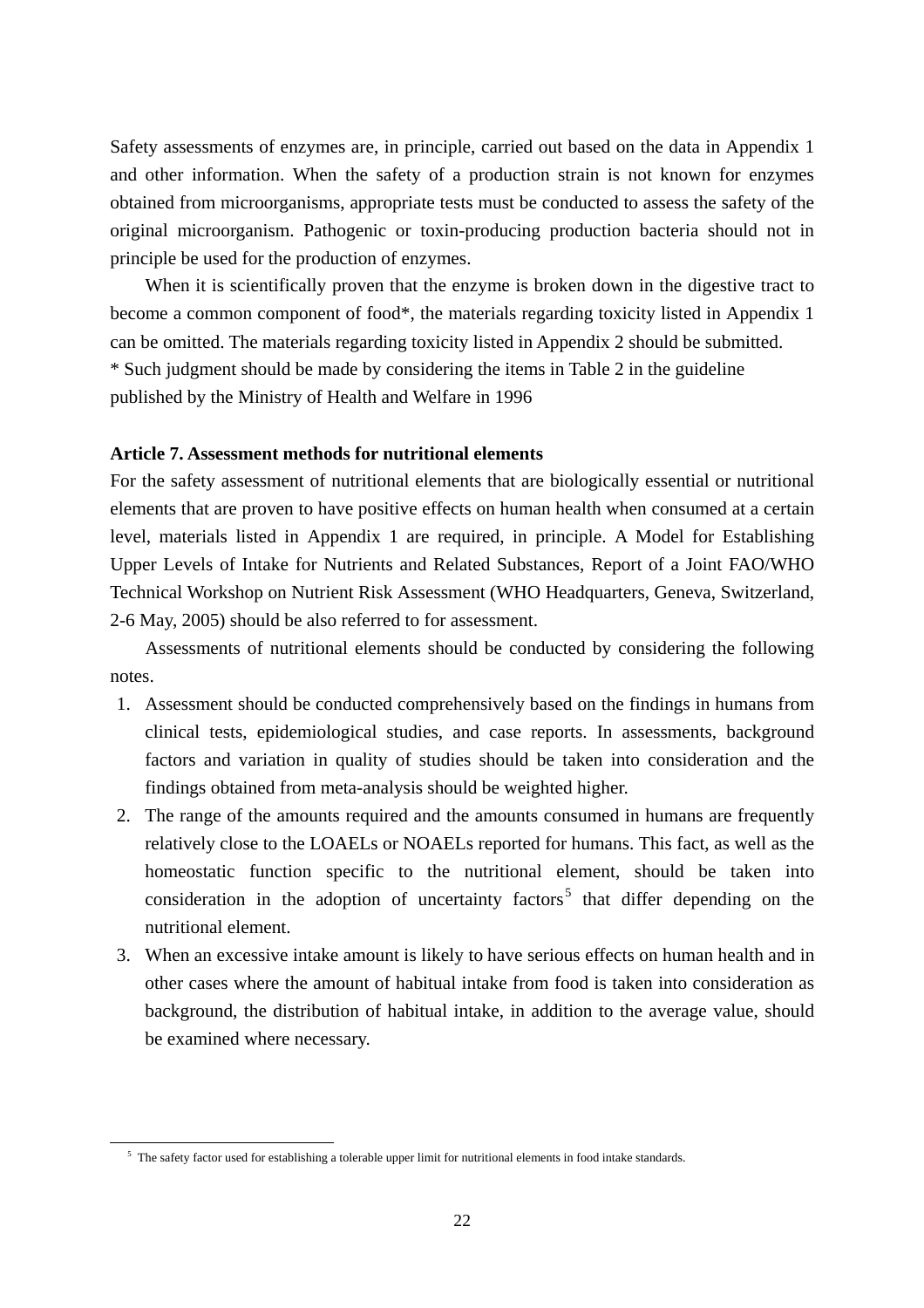4. When a tolerable upper limit of the nutritional element is shown in the Dietary Reference Intakes for Japanese established by the Ministry of Health, Labour and Welfare, the figures shown and relevant background data should be examined.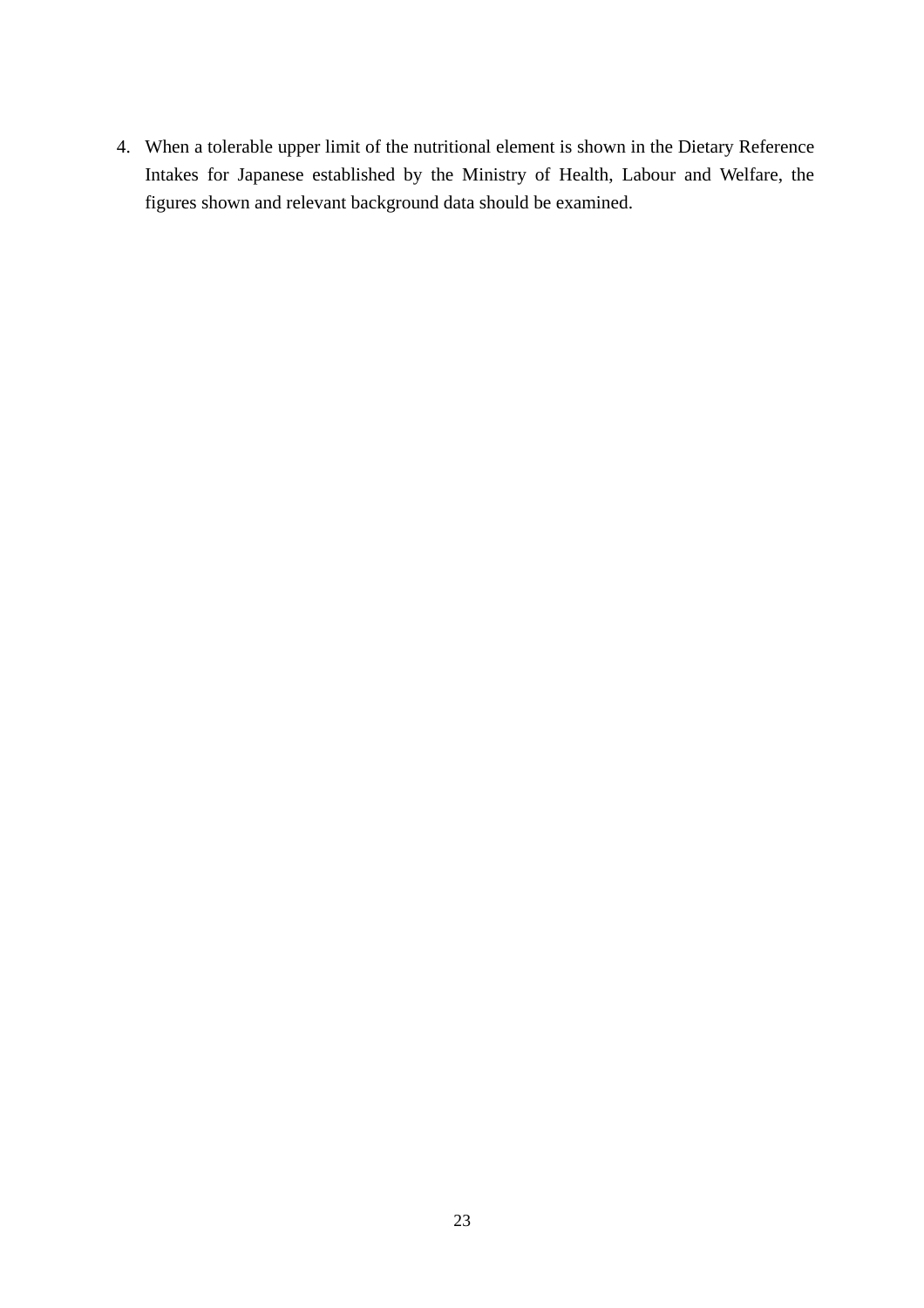# **Appendix 1. Materials required for assessments of food additives (excluding "Internationally commonly used flavors)**

| Items |                                                                                   | Designation | Revision of<br>standard |
|-------|-----------------------------------------------------------------------------------|-------------|-------------------------|
|       | Information on the additive subject to assessment                                 |             |                         |
|       | 1. Name and usage                                                                 | Required    | Required                |
|       | 2. Origin or process of discovery                                                 | Required    |                         |
|       | 3. Usage in other countries                                                       | Required    | Required                |
|       | 4. Assessments by international organizations and<br>other organizations          | Required    | $\ast$                  |
|       | 5. Physiochemical properties                                                      | Required    | $\ast$                  |
|       | 6. Suggestions for usage standards                                                | Required    | Required                |
|       | 7. Others (Information useful for assessments of the<br>effect of food on health) | $\ast$      | $\ast$                  |
|       |                                                                                   |             |                         |
|       | Findings regarding safety                                                         |             |                         |
|       | 1. Tests for disposition in organisms                                             | Required    | $\ast$                  |
|       | 2. Toxicity                                                                       |             |                         |
|       | (1) Subchronic toxicity studies and chronic<br>toxicity studies                   | Required    | $\ast$                  |
|       | (2) Carcinogenicity studies                                                       | Required    | $\ast$                  |
|       | (3) Toxicity/carcinogenicity combination studies                                  | Required    | $\ast$                  |
|       | with one-year repeated-dose administration                                        |             |                         |
|       | Reproductive toxicity studies<br>(4)                                              | Required    | $\ast$                  |
|       | (5) Prenatal developmental toxicity studies                                       | Required    | $\ast$                  |
|       | (6) Genotoxicity studies                                                          | Required    | $\ast$                  |
|       | Allergenic potential studies<br>(7)                                               | Required    | $\ast$                  |
|       | (8) General pharmacological studies                                               | Required    | $\ast$                  |
|       | Other studies<br>(9)                                                              | $\ast$      | $\ast$                  |
|       | 3. Findings in humans                                                             | Required    | $\ast$                  |
|       | 4. Estimation of daily intake, etc.                                               | Required    | Required                |
|       |                                                                                   |             |                         |

- Note 1. When requesting a division of usage standards for a food additive for which assessment of the effect of the food on health has already been carried out by FSCJ, the materials required for "Revision of standard" should be submitted. When requesting a division of usage standards for a food additive for which assessment of the effect of the food on health has not been carried out by FSCJ, documents required for designation should be submitted, in principle.
- Note 2. Materials marked "Required" should be submitted whenever applicable. Materials marked with an asterisk (\*) should be submitted as necessary (when there is a new finding, for example).
- Note 3. When a combination test for chronic toxicity and carcinogenicity is carried out using one rodent species, a chronic toxicity test and carcinogenicity test on another rodent species can be omitted.